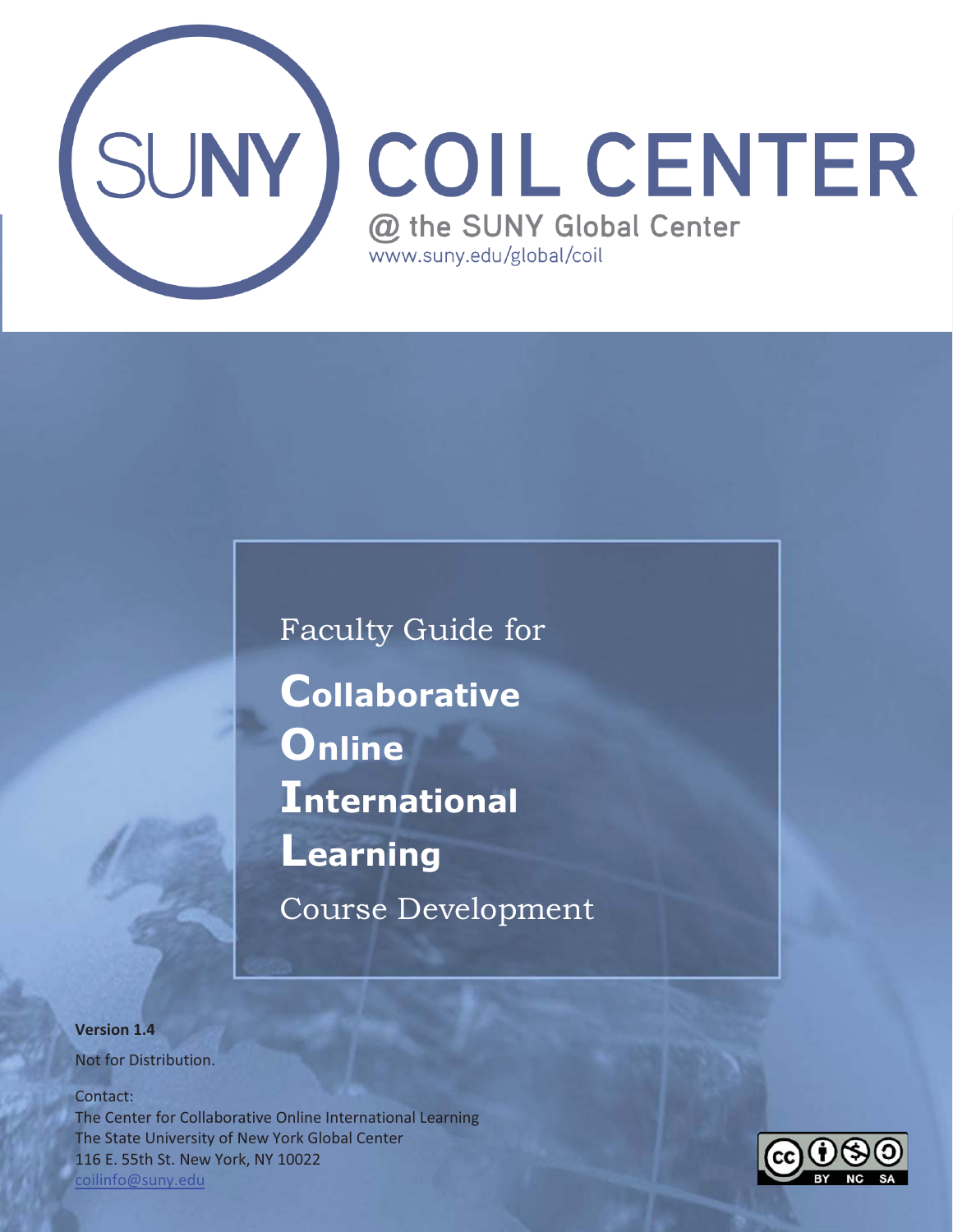# About the SUNY COIL Center

In 2006, the Office of International Programs (OIP) at the State University of New York (SUNY) joined with Purchase College to create the SUNY Center for Collaborative Online International Learning (the COIL Center). The COIL Center's early mission was to promote the development of online courses with an international dimension throughout the 64 campuses in the SUNY system. In 2009, the Center created the SUNY COIL Nodal Network to provide a more intensive environment for those campuses most committed to developing this curricular internationalization modality through the innovative use of technology. The Network was created with seven founding SUNY institutions and has continued growing in number since and as of this writing there are 18 member campuses. An element of this growth has been the creation of a cohort-based grant program in which teachers new to COIL can apply to become part of each year's Nodal Network Academy to receive training and support as they develop their COIL courses. In 2013, COIL created a parallel Global Partner Network which includes international and other U.S. institutions working with the SUNY Nodal campuses on COIL projects.

In 2010, COIL moved from Purchase College to join the new SUNY Global Center in New York City. This move has allowed the COIL Center to not only better support SUNY campuses and their international partners, but also to play a larger national and international leadership role in the field of globally networked learning. By opening dialogue between faculty, international programs offices and instructional design staff across traditional institutional and cultural boundaries, COIL embraces the new globally networked landscape of academia. As part of this expanded role, the COIL Center hosts an annual international conference every Spring. COIL Center staff also do extensive outreach at international conferences and through campus visits around the world to help spread the uptake of collaborative online international learning.

The COIL Center has received grant support and recognition from agencies such as the National Endowment of the Humanities (NEH), the Open Society Institute (OSI), the American Council on Education (ACE) and Banco Santander. These grants have aided the Center move towards its goal to help prepare students for work and civil engagement in a global context.

# COIL's Mission

To encourage and support the development and implementation of collaborative online international courses as a format for experiential cross-cultural learning. Participating students are sensitized to the larger world by deepening their understanding of themselves, their culture, how they are perceived by 'others' and how they perceive 'others'. These globally networked courses intensify disciplinary learning in fields where engaging other cultural perspectives is key. COIL seeks to build bridges between study abroad, instructional design and teaching faculty through team-taught courses, thereby promoting, integrating and enhancing international education experiences across curricula. The COIL Center also strives to help international programs offices better integrate technology into their workflow.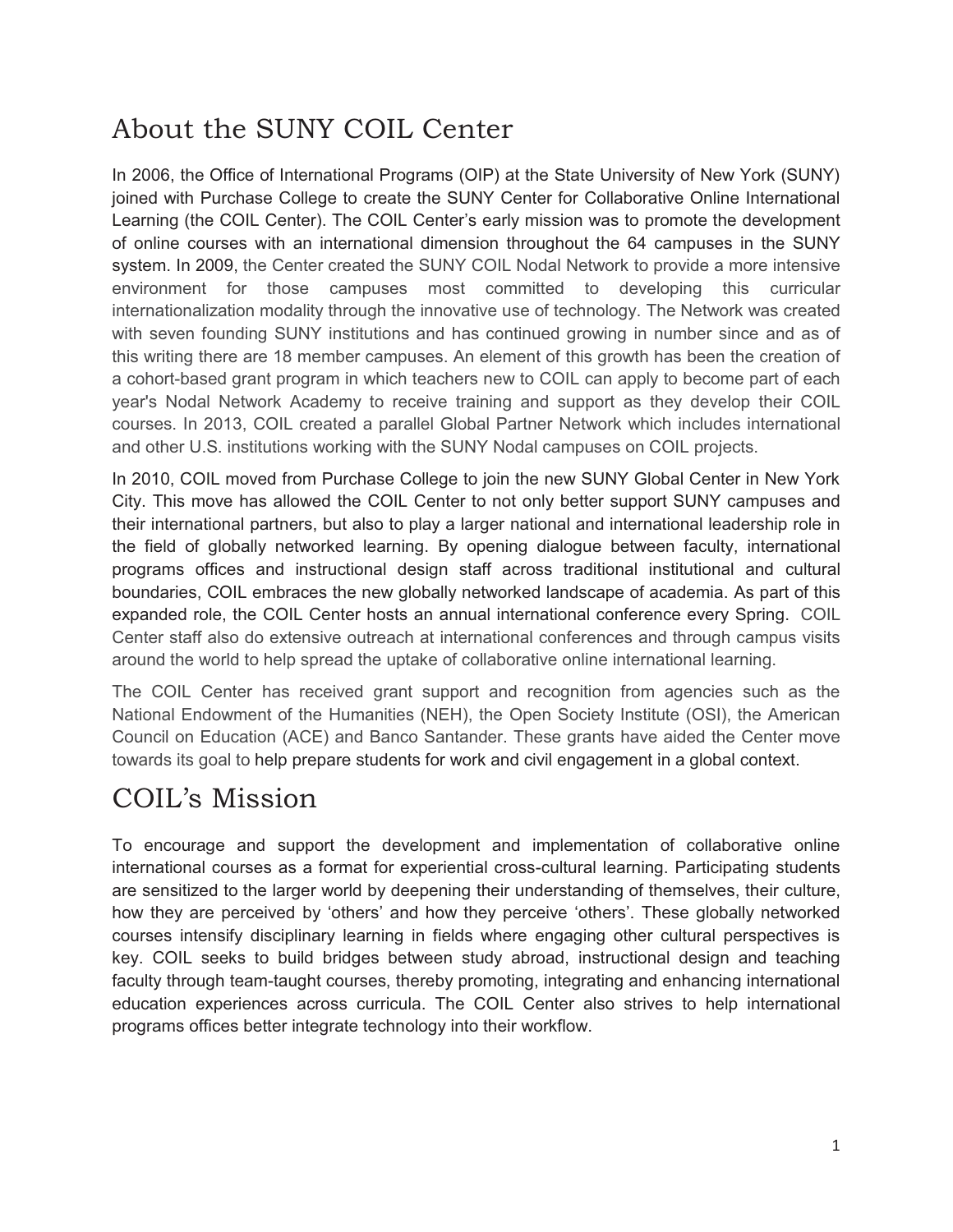# **Table of Contents**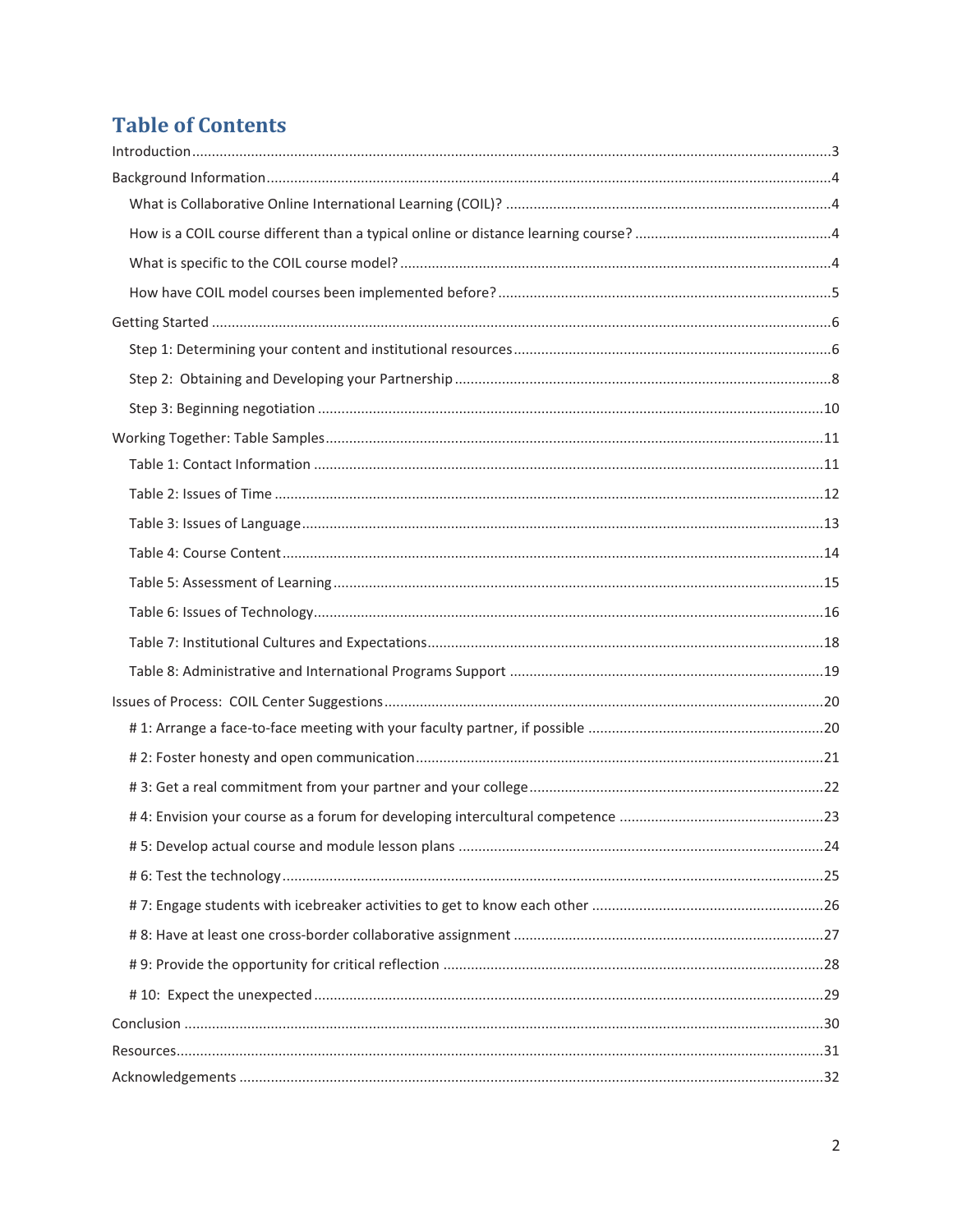# **Introduction**

If you are reading this guide, you have probably decided (or are in the process of deciding) to collaborate with an institution in another country to set up a COIL course. You are about to embark on a teaching and learning experience that will likely take you and your students on an intellectual journey that will be rich in cross-cultural experiences, and which will bring your students to a deeper, more enriched understanding of the course content. This guide is designed to help you gather the tools and information needed to get started. It has been organized around a set of key questions that you and your partner<sup>1</sup> should be asking as you proceed with the shared course development<sup>2</sup>.

The guide begins with some background information about collaborative online international learning, followed by discussions on how to locate a partner, how to gather institutional support and how to negotiate course content with your partner. In the *Working Together* section, eight sets of key questions are presented (with theoretical responses) that you and your partner can work with to gather information about each other as you begin developing your course together. Finally, *COIL Process Suggestions,* supported by *Stories from the Field* from experienced COIL faculty, elucidate some of the important considerations in developing and teaching in a globally networked environment.

We hope that you find this guide useful as you and your partner embark on this exciting journey of online international collaboration. It is a work in progress and the COIL center welcomes any feedback you wish to share on how the guide could be improved to better serve you.

Regards,

 $\overline{a}$ 

The COIL Center team

 $^{\text{1}}$  Throughout this guide we use the singular form of partner but COIL courses may also involve two or more partners.

 $^2$  Throughout this guide we use the word course but collaborations may involve anywhere from just a part of a course (e.g. one specific module) to an entire course.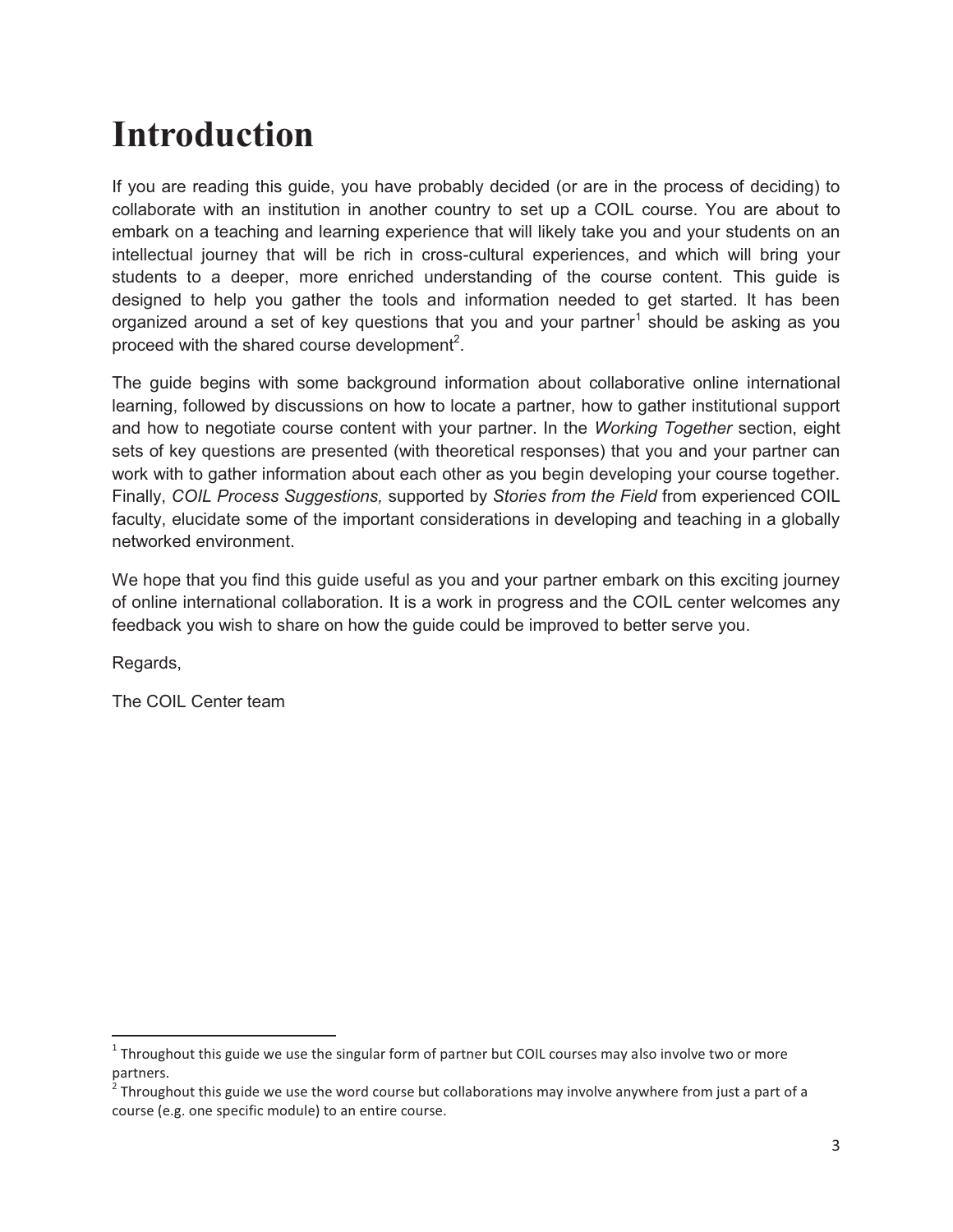# **Background Information**

# **What is Collaborative Online International Learning (COIL)?**

COIL, also referred to as globally networked learning and virtual exchange, is a new teaching and learning paradigm that promotes the development of intercultural competence across shared multicultural learning environments. Through the use of Internet-based tools and innovative online pedagogies, COIL fosters meaningful exchanges between university-level teachers and students with peers in geographically distant locations and from different linguacultural backgrounds. Our method links a class at a U.S. institution with one at a college or university abroad. Courses are co-equal and team-taught by educators who collaborate to develop a shared syllabus that emphasizes experiential and collaborative student-centered learning. In most cases students are enrolled, charged tuition, and awarded grades only at their home institution. While the international component of the course takes place solely online, the individual courses may be fully online or, more often, are offered in blended formats with traditional face-to-face sessions taking place at both schools.

**\_\_\_\_\_\_\_\_\_\_\_\_\_\_\_\_\_\_\_\_\_\_** 

# **How is a COIL course different than a typical online or distance learning course?**

A COIL course is specifically designed to link students who have different cultural and geophysical perspectives and experiences. A typical online course may include students from different parts of the world; however, a COIL course engages students in learning course content both through their own unique cultural lens and also by exchanging their cultural and experiential lenses as they move through the learning material together. By helping students to reflect **with each other,** you and your partner instructor will be facilitating a cross-cultural dialogue that brings a global dimension to your course content.

**\_\_\_\_\_\_\_\_\_\_\_\_\_\_\_\_\_\_\_\_\_\_** 

# **What is specific to the COIL course model?**

COIL courses emphasize the collaborative process between both teachers and students. While podcasts, webinars and video-streaming may be ways to reach an international audience, we believe that it is the actual negotiation of meaning from the creation of the syllabus between teachers, through the use of open discussion forums to the development of collaborative project work between students where the stakes are raised as participants work to create shared experiences and understanding. By committing to a bi-directional process which is often multi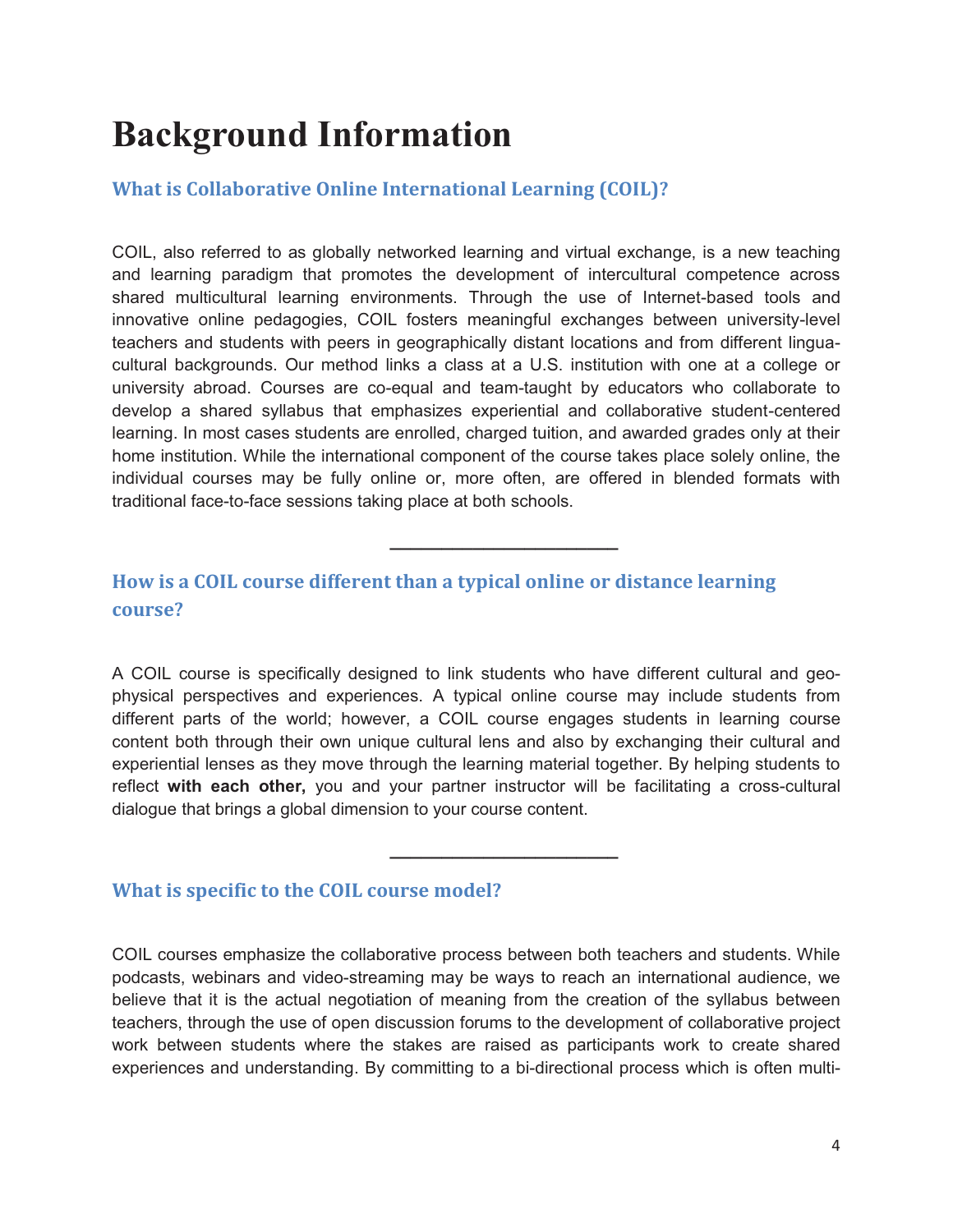lingual, cross-cultural discoveries are made and these courses begin to model relativistic, less hegemonic approaches to meaning and truth. As Hans de Wit sums up in a 2013 article<sup>3</sup>:

The term 'collaborative online international learning' combines the four essential dimensions of real virtual mobility: it is a collaborative exercise of teachers and students; it makes use of online technology and interaction; it has potential international dimensions; and it is integrated into the learning process.

Another important aspect of COIL courses is that they aim to exploit the multimodal potential of online communication. Although they do not allow collaborating students to meet over coffee or to go out dancing once their course work is over, through social media partners can still engage in informal communication with their distant peers in much the same way as they do with their local peers using everyday tools such as Facebook.

Finally, COIL is different from other models of globally networked learning in that it offers neither a platform (e.g. the Soliya Connect Program $^4$ ) nor a specific set of tasks and activities (e.g. the Cultura Project at MIT<sup>5</sup>). Each COIL course is unique as the course content, the individual institutional resources and support, the country context, and the relationship between the partners differ from course to course.

**\_\_\_\_\_\_\_\_\_\_\_\_\_\_\_\_\_\_\_\_\_\_** 

# **How have COIL model courses been implemented before?**

As the Internet has become more widespread, faculty across the world, mostly in grassroots initiatives, have been partnering with their peers to collaboratively teach their courses. One of the aims of the COIL Center is to work towards the normalization and institutionalization of COIL across campuses in order to move beyond this "one-off" model towards broader curricular internationalization. COIL also seeks to engage the key stakeholders on the campuses with which it is engaged to better support collaborating faculty and to build infrastructure to create sustainable institutional partnerships.

To this end, the Center applied for and received a grant from the National Endowment of the Humanities in 2010 to implement the *COIL Institute for Globally Networked Learning in the Humanities.* A total of 22 US institutions were selected from a national call for participants to design and develop pilot COIL courses. Some institutions developed two courses and/or had two international partners. Thus ultimately the Institute included 25 international partner institutions from 19 countries across all of the world's inhabited continents and led to the development of 24 COIL courses. Case Studies for each course as well as a summary report that analyzes all of the courses implemented can be found at http://coil.suny.edu/case-studies

 $\overline{a}$ 

 $3 \frac{\text{http://www.universityworldnews.com/article.php?story=20130528175741647}}{\text{http://www.soliva.net/?q=what we do connect program}}$ 

<sup>5</sup> http://cultura.mit.edu/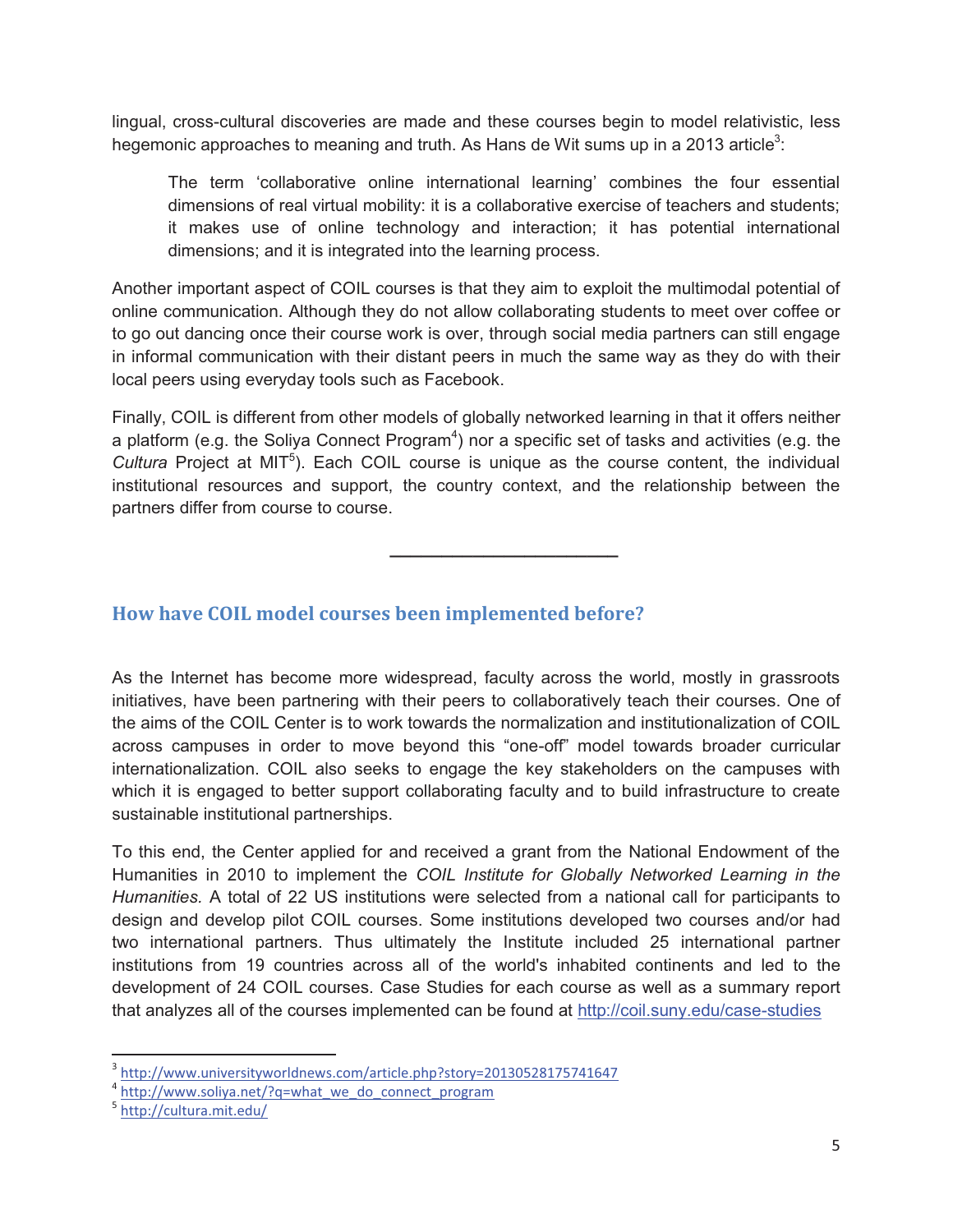# **Getting Started**

Below are three steps that you should follow to ensure that you and your partner have the basics covered and have all required information to support your communication as you negotiate and develop your COIL model course.

# **Step 1: Determining your content and institutional resources**

Getting your course content and institutional resources ready should be your first step for COIL course development. To do this, there are some key considerations that you should take into account. The questions listed in this section will help you initially sort out what will be required on your end so that you are well prepared for your first COIL experience.

# *What qualities make a course a good candidate for a Collaborative Online International Learning Experience?*

There are very few courses which cannot be adapted to the COIL model; however, it may not always be obvious what specific qualities within the course make it a good candidate. Here are a few reflective questions that you can ask yourself to help determine how COIL could help enhance the delivery of your course content and your students' learning experience:

- Which components of your course would be enhanced if students could discuss their implications with peers in another geo-location?
- Which components of your course might be de-emphasized and which could be more foregrounded to encourage time for extensive discussion and collaboration?
- How would having multiple or different cultural perspectives enhance your students' understanding of the course content and energize your classroom?
- Are there projects that the two student cohorts could develop together or are there photos, videos or other course-related artifacts that students could exchange and discuss cross-culturally?

## *Are you ready to teach your course in a technologically enhanced way?*

Regardless of the tool(s) you choose, there is a minimum level of comfort you should have with technology before embarking on a COIL course. The good news is that you and your partner are in control of the tools that you use. If you are only comfortable with one or two technologies, such as email and Skype, then design your course within those boundaries. If you or your partner's university has a learning management system (LMS) such as Blackboard or Moodle and access can be shared, then you can build your course upon that platform. If you want to explore other Web 2.0 tools, then that is another avenue to consider. The real point is that you both should feel comfortable enough with the technology before the class starts to facilitate the technology gradually 'fading into the background' so you, your partner, and both sets of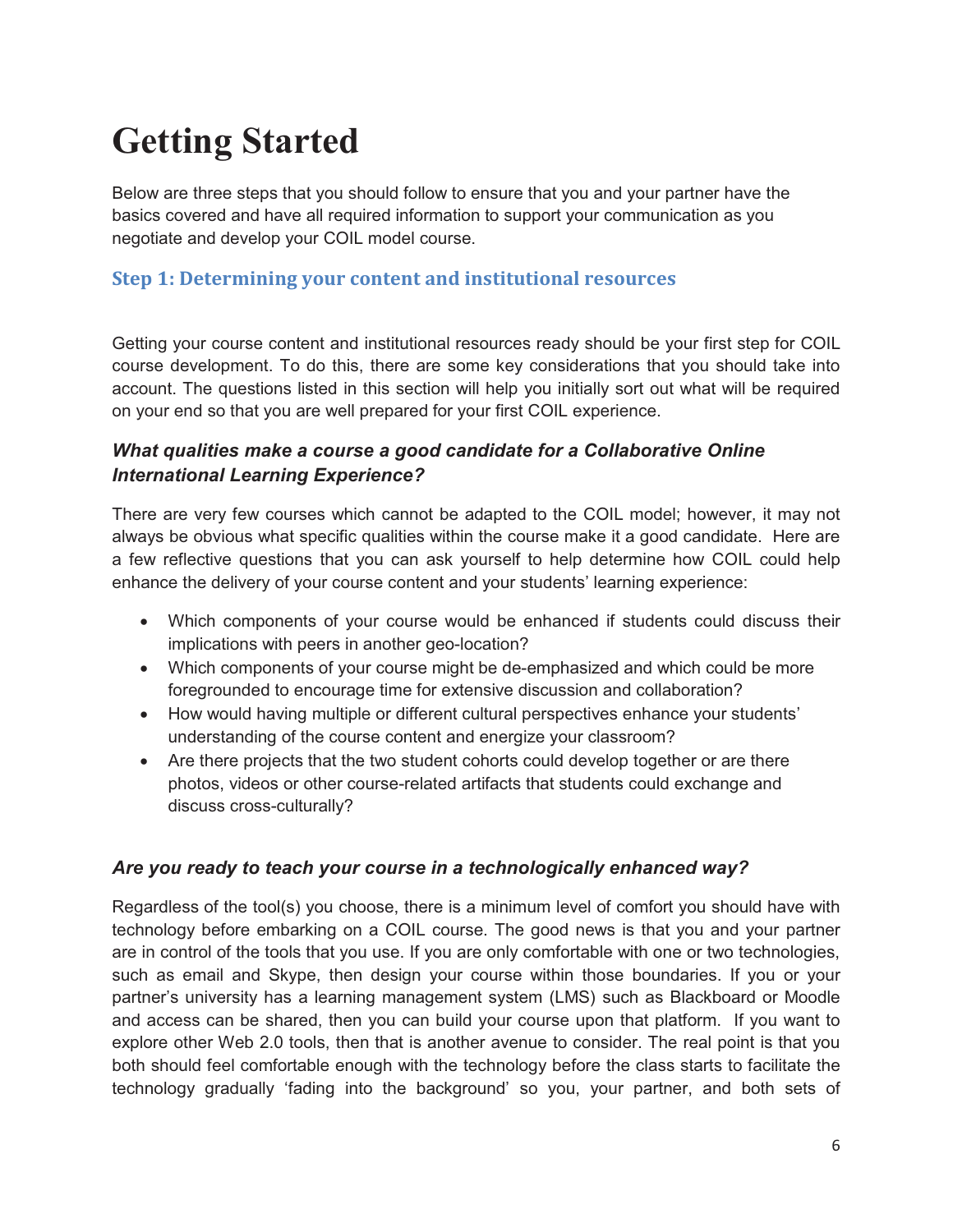students can focus on the course content and on their exchange. In a similar way, you'll usually have to allow some time and possible training at the beginning of the COIL course for the students to become familiar with the tools used.

If you are basing your collaboration on courses that are already fully online you will probably want to stay with that format. However, if you or your partner has been teaching in a traditional classroom setting, you have a few options. You can overlay your usual face-to-face sessions with the online collaborative component that you are now developing or you can replace some of the usual classroom meetings with online sessions. This type of combined class format is called a blended or hybrid learning model, and when well-executed combines the best of both worlds.

# *Do you have the support of your institution?*

In institutional settings, while there may be some flexibility regarding course content, there may also be boundaries that limit curricular changes. Fortunately, COIL courses can be considered a means to internationalize your curriculum, and in that way you may be able to gather support centrally from administration to accommodate course alterations. Additionally, if the collaboration is limited to a short module of 4-6 weeks (we do not recommend collaborations shorter than four weeks as it takes time for students to develop trust), you may not need to submit your changes to a curriculum committee or other academic authority. The key point is that the course content is not about to dramatically change, but rather your delivery of the content is about to be potentially enhanced with an international or global component. On the other hand, you may want to propose an entirely new course with your partner. In this case, both partners need to go through the necessary steps to receive approval for a new course offering that has COIL at its core.

You should be aware that administrative support can be vital to receiving technological and teaching resources as well as providing teachers time to design, develop and deliver the course so every effort should be made to get an institutional commitment to the developmental process. The COIL Center may be able to be helpful in this regard, and we would be pleased to visit your campus in person or via Internet to discuss the positive implications of COIL courses with administrators and colleagues.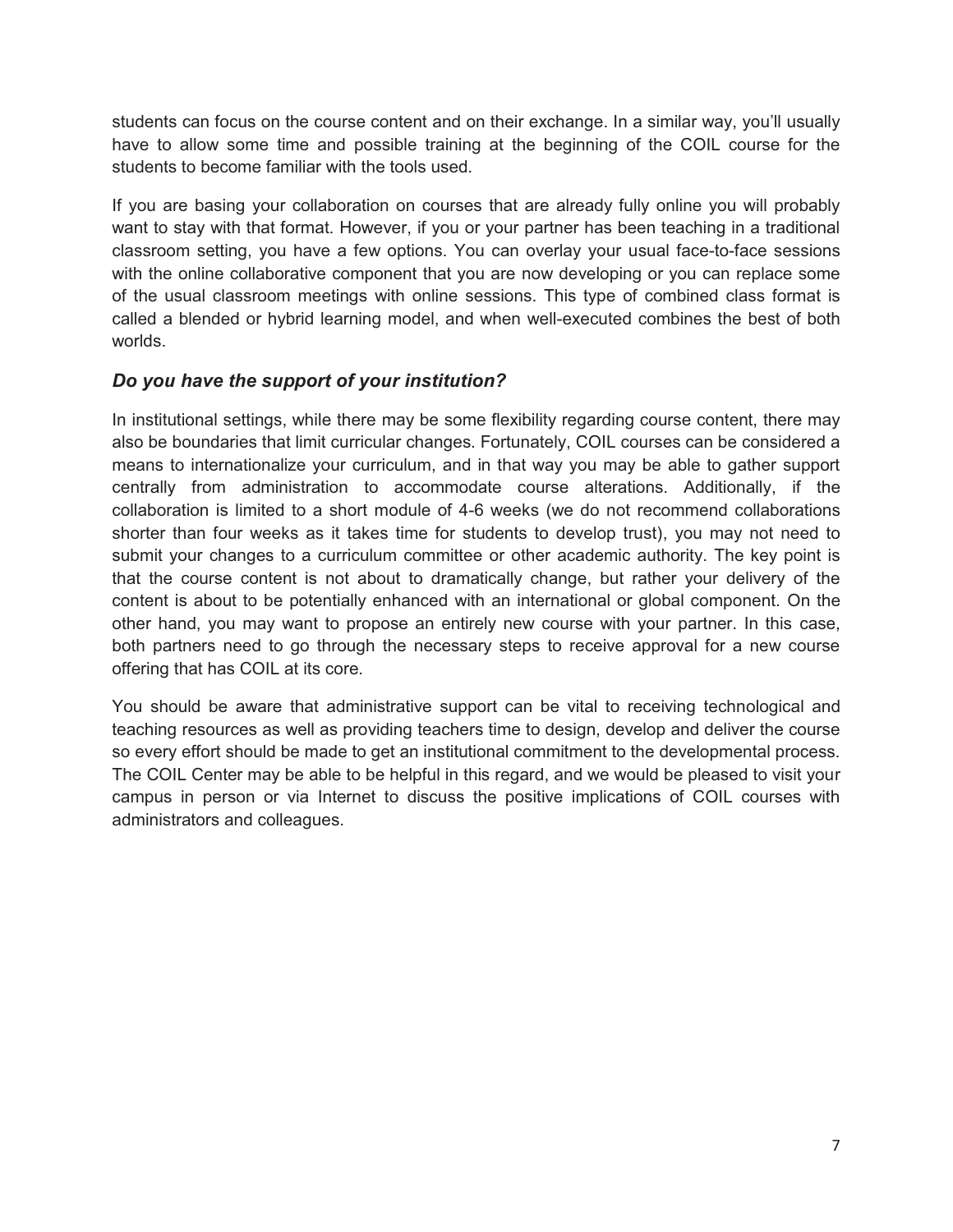# **Step 2: Obtaining and Developing your Partnership**

# *Do you have a partner to work with?*

Locating the right partner with whom to co-teach can be the most challenging aspect of your design process because having the right partner can literally make or break your COIL course. As in developing any type of close working relationship, you need to find a good fit where there is an alignment of goals and a sense of trust, but in this case you are adding the complexity of crossing cultures, which may demand real sensitivity on both sides. If you already have a partner, then you can go directly to *Step 3: Beginning Negotiation*.

# *If you don't have a partner, where can you locate one?*

There are many ways you can find partners. A 2012 survey of European practitioners engaging in COIL-type activities found that two-thirds of respondents found their partner through their own network of colleagues and collaborators, and the remaining third through colleagues they had met at professional conferences, through their institution's network of partner institutions and/or through partner-finding websites and/or social networks<sup>6</sup>. If you don't have someone immediately in mind, here are some key questions that you can ask to get started on your search:

- What geographic global perspective(s), if any, would best suit your course content?
- Do you have colleagues in that part (or those parts) of the world? Do any of your colleagues?
- Does your college have a partnership with an institution in that part of the world from which you can draw? (Your international programs office may be able to help with that.)
- Are there academic communities or disciplinary associations that could help you connect with a colleague? Do they have listservs or other portals through which members can communicate directly with each other? If so, you may consider directly posting a clear description of what you want to do, while stating the key goals of your course and the value of the proposed academic collaboration.

If you are unable to find a partner, COIL may be able to support you in this process through its Global Network.

## *When seeking a partner, what are some of the key criteria for their selection?*

## *Equal commitment*

 $\overline{a}$ 

Both you and your partner need to be relatively equally engaged, committed and responsive to negotiating the course content and teaching load that you will be sharing. Without equal input the course can become unbalanced and will only reflect one cultural perspective. This can undermine the most valuable aspect of the course as you and your partner should

<sup>6</sup> http://intent-project.eu/?q=node/10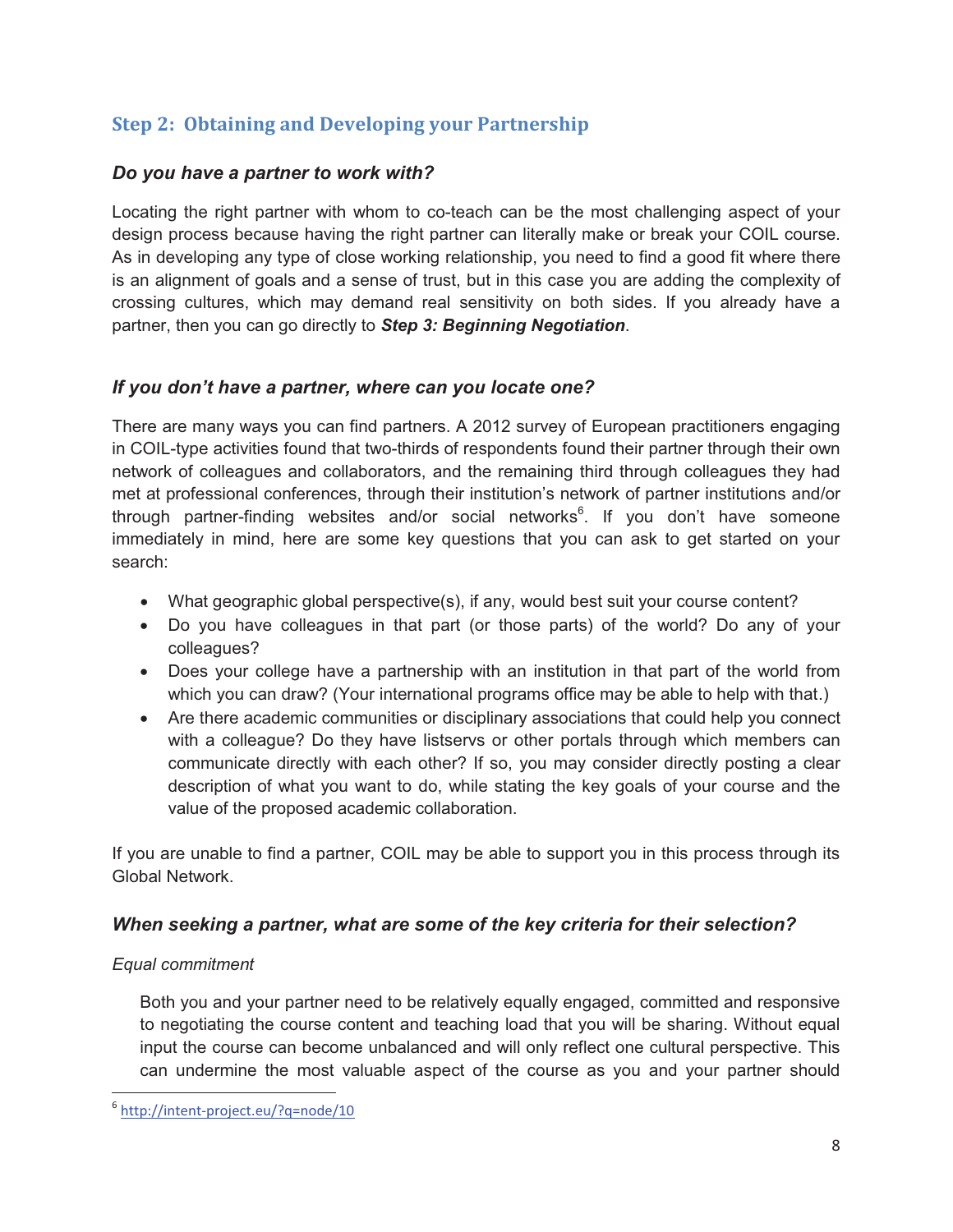ideally be modelling productive cross-border collaboration to your students. Understandably, this can be challenging because most initial partnered relationships, especially across international borders, are never completely equitable. Nevertheless, this should be a goal.

#### *Shared course development*

The starting point for these discussions is often an existing course syllabus, but it can be useful to step back from this foundational document to discuss each teacher's goals for their course and for the cross-cultural exchange. This shared developmental process can open a course or courses up to deeper revisions, rather than simply revising one teacher's syllabus to fit the other. Put otherwise, it may be OK to start with one faculty member of the collaborative team as the "lead," but the full benefits—both for the teachers and students will be most fully realized to the extent that the conceptualization, development and day-today teaching of the class are truly shared.

#### *Differences in Institutional Cultures*

In many countries and at many institutions, professors are not expected to propose major structural changes to the way their course is taught. Even modifying their syllabus may require authorization from a supervisor, while proposing to work in partnership with a colleague in another country may require the direct involvement of a senior administrator. So in the early stages of planning the potential shared course it is important to openly discuss the institutional cultures and hierarchies that may need to be navigated if there is to be a successful outcome of the collaboration.

#### *Keeping an open mind*

The aim is usually not to find an exact copy of your existing course in another cultural context, but to look for ways another teacher's material and approach might enrich your existing course. The more open-minded both partners are, and the more flexible they are, the better the end product is likely to be.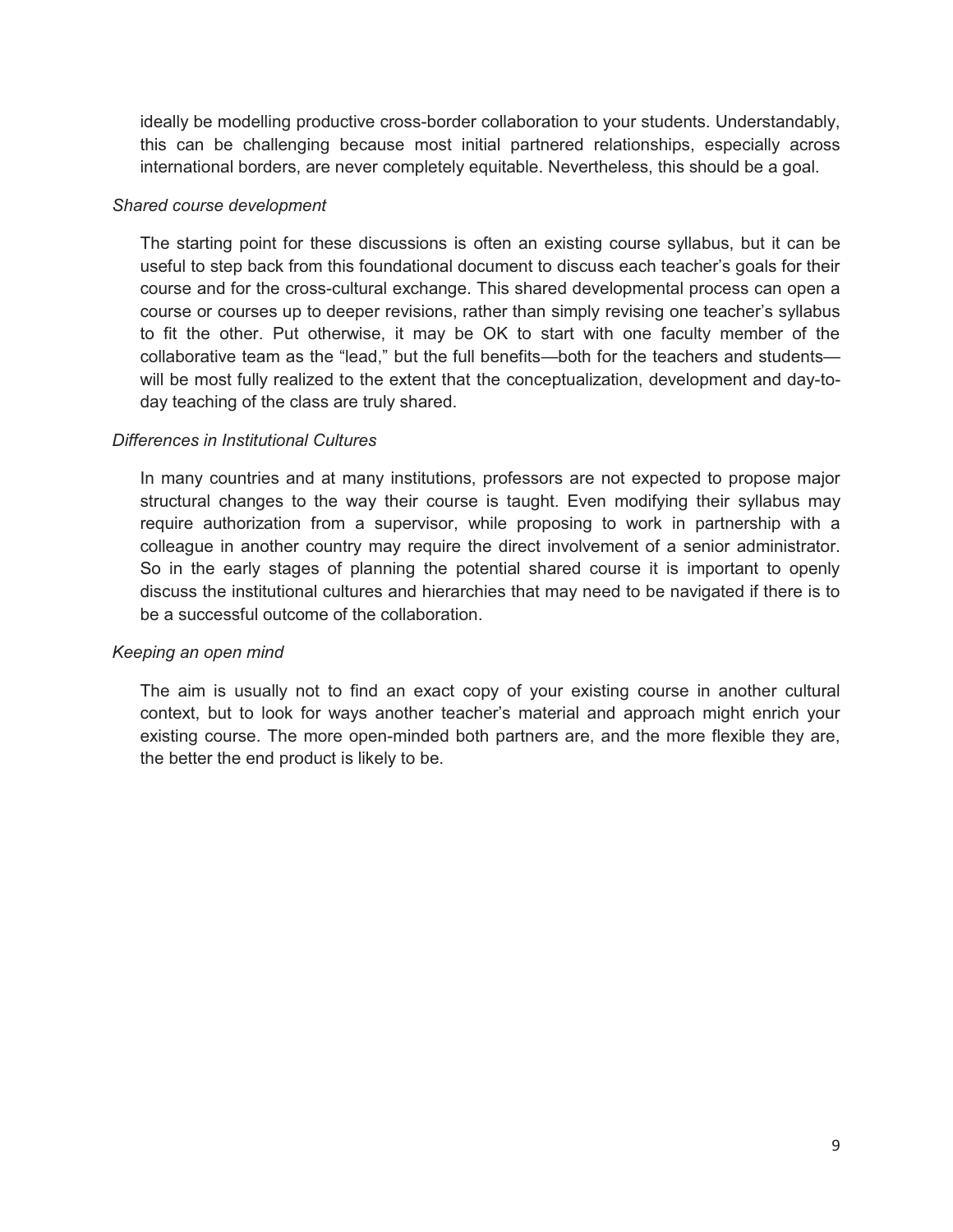# **Step 3: Beginning negotiation**

Once you have found a partner and determined that you both have the commitment and institutional support needed to embark on the development of a COIL course, the next step is to begin your negotiation. The Oxford dictionary defines negotiation as the process to "*try to reach an agreement or compromise by discussion"*. This initial discussion can take place over a number of weeks or over a semester; it may be done synchronously (in real-time) e.g. using Skype, phone, or face-to-face, or asynchronously e.g. using email; it may be seamless and easy with much agreement or be riddled with false starts and end up being quite challenging. Regardless of how it ensues, it is essential to have this discussion at the onset of your collaboration to provide an opportunity to 'work through the details' of your collaboration and reduce the 'surprises' that may arise. For example, you will need to first determine a timeline for your collaboration, and consider issues such as time zones and technological resources available for the collaboration. You will also need to discuss content, shared learning objectives and how you intend to assess students. This type of pointed discussion may best be accomplished with the help of a template in which key topics are identified.

The following section (**Working Together: Table Samples**) provides eight tables with pointed questions that can be used by collaborating faculty to retrieve key information before beginning the discussion, and then can be used as a tool to gauge the items that require negotiation (for example, if both partners use different learning management systems, which one will be used? How will all students get access? And who should students contact if there is a problem?). We recommend that you and your partner complete the table questions individually, and then arrange to discuss each item until you have a shared vision about how you will proceed.

These tables are available as a Google Drive spreadsheet and can be accessed by contacting the COIL Center at coilinfo@suny.edu.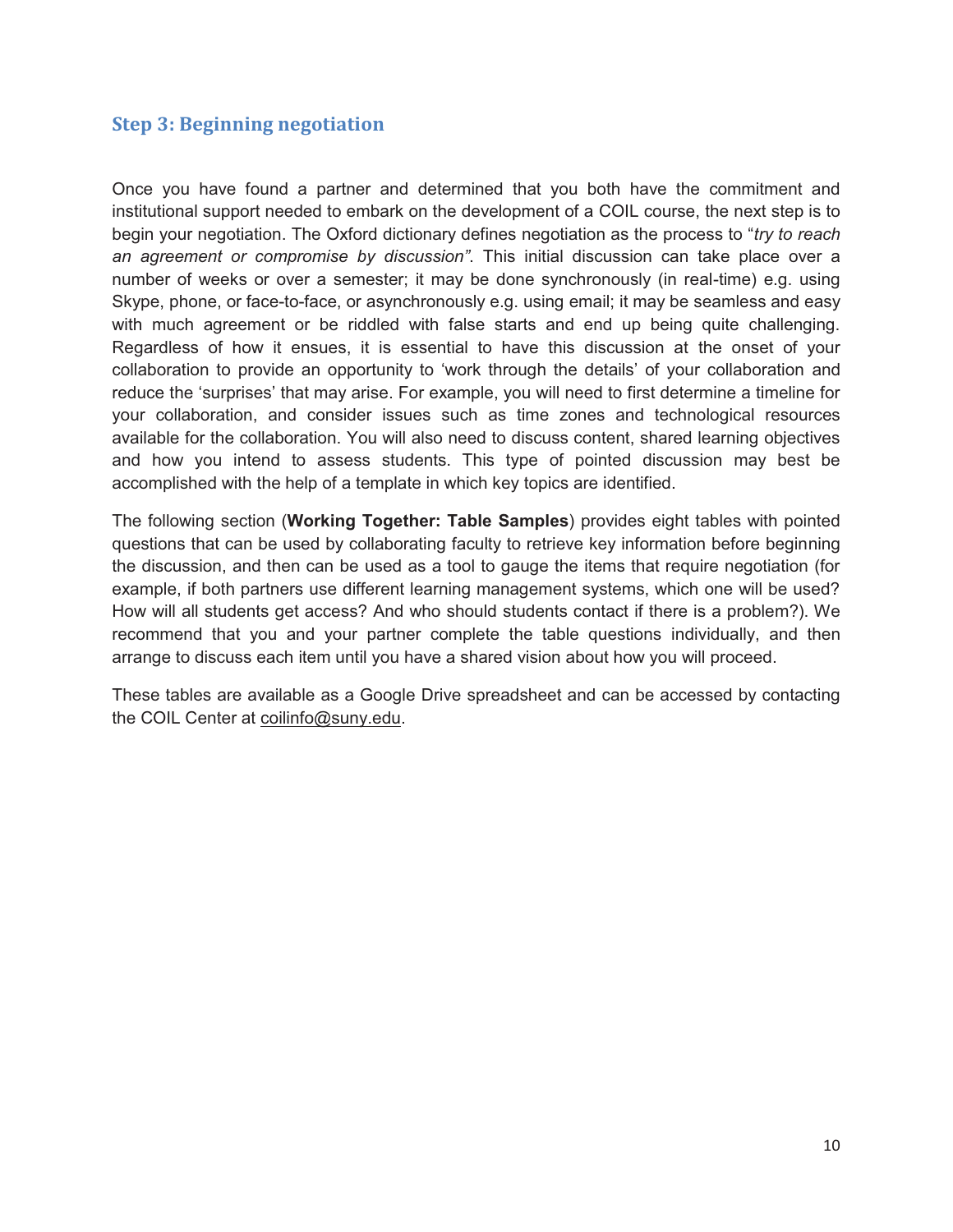# **Working Together: Table Samples**

This section presents the eight tables<sup>7</sup> the COIL Center suggests partners complete before beginning the discussion and negotiation phase. Each one touches on some of the basic issues that play an important role in the design and success of a COIL course. Though it may seem tedious to fill out the table, if done thoroughly, they provide an excellent starting point for fruitful discussion amongst partners. Each question is numbered to facilitate such discussion. Completing the table also gives each teacher and campus team time to reflect on their own context and objectives before engaging in a discussion with partners. We say 'team' because teachers may have to seek out technical staff, instructional designers, deans, the international programs office, etc., in order to provide as much detailed information as possible.

Once each partner has completed the tables with as much information as possible, the tables can be merged and used as a single document. In addition to providing a spring-board for discussion, the information gathered in these tables creates a record that partners can continue to refer back to when they are implementing the COIL course.

### **Table 1: Contact Information**

 $\overline{a}$ 

It is important to have all possible contact information for you and your partner in order to guarantee ongoing communication, before, during and after the course.

|     | <b>Contact Information</b>                                 | <b>Sample Responses</b><br><b>Faculty 1</b> | <b>Sample Responses</b><br><b>Faculty 2</b> |
|-----|------------------------------------------------------------|---------------------------------------------|---------------------------------------------|
| 1.1 | Name                                                       | Prof. X                                     | Prof. Y                                     |
| 1.2 | Email address                                              | X@yourschool.edu and<br>X101@gmail.com      | Y@anotherschool.edu and<br>Y101@gmail.com   |
| 1.3 | Skype name (if available)                                  | X101                                        | Y101                                        |
| 1.4 | Instant messaging names<br>(AIM, Yahoo, MSN, G-Chat, etc.) | X101@gmail.com                              | Y101@gmail.com                              |
| 1.5 | Cell phone number<br>(for calls and texts)                 | 222-555-1010                                | 555-222-2020                                |
| 1.6 | Professional/Individual/Personal<br>Website<br>(URL)       | www.yourschool.edu/faculty/X                | www.anotherschool.edu/faculty/              |
| 1.7 | <b>Relevant Degrees</b><br>(PhD, MA, MS, etc.)             | MA; PhD                                     | MA; PhD                                     |
| 1.8 | Professional Areas of Interest                             | <b>Art History</b>                          | <b>Art Design</b>                           |
| 1.9 | Personal Areas of Interest                                 | Skiing and marathon running                 | Travelling and reading                      |

<sup>7</sup> These tables were adapted from Clarke Shah-Nelson's *COIL Cross Cultural Course Collaborations Template* under a Creative Commons licensing agreement.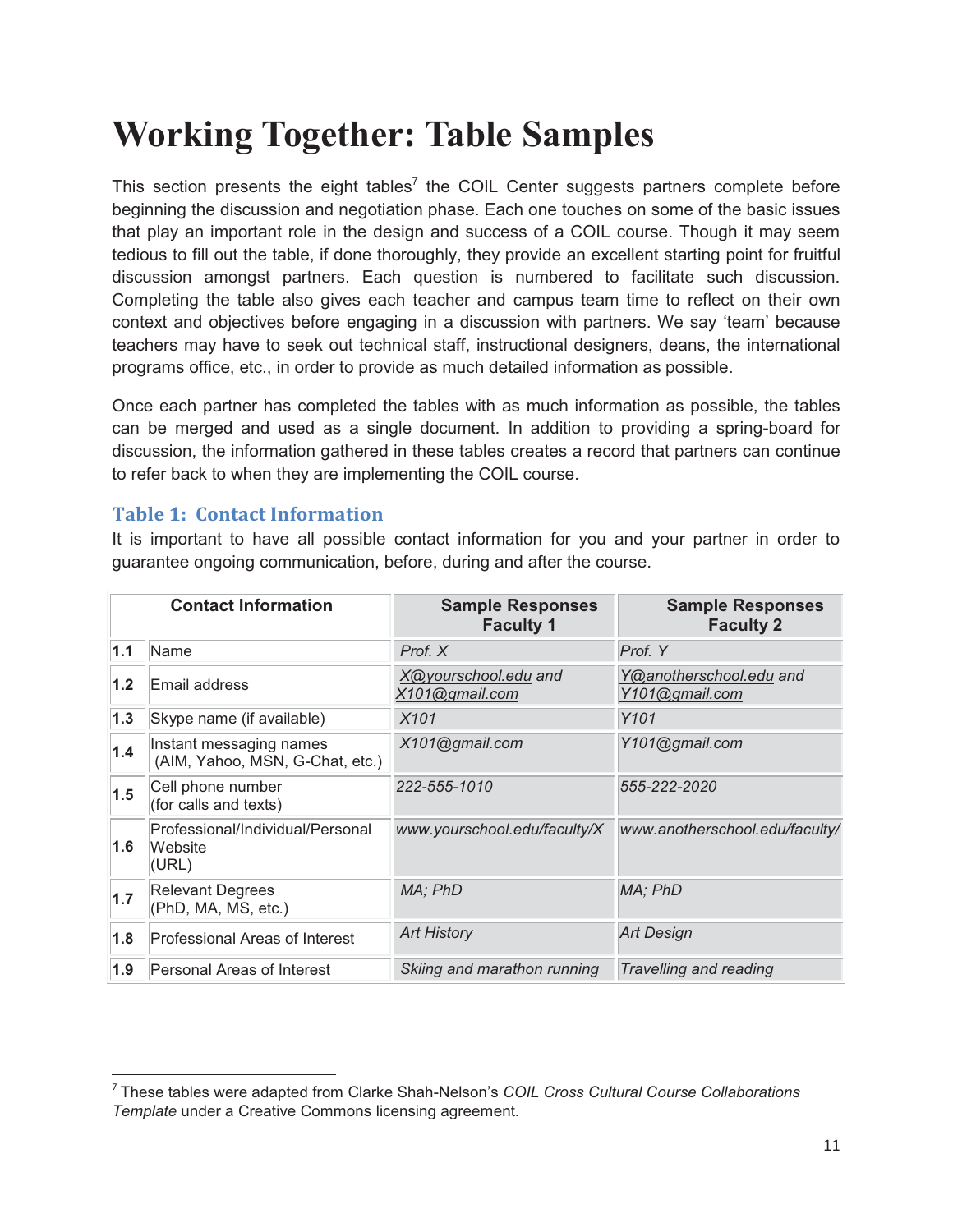# **Table 2: Issues of Time**

One major consideration when collaborating across international borders is time. Countries often have different academic semesters and they may be separated across different time zones. This can be a major factor during the course so it is important to outline these up front and then negotiate how you want to proceed with your partner e.g., would real-time (synchronous) shared virtual classes be possible? If so, at what times would this be possible? Asynchronous tools (such as email and blogs), which allow for delayed time communication and collaboration allow teachers and students to contribute when they are available. This can be especially important if using synchronous tools across time zones becomes daunting.

|      | <b>Issues of Time</b>                                                                                                                                                                                         | <b>Sample Responses</b><br><b>Faculty 1</b>                                                       | <b>Sample Responses</b><br><b>Faculty 2</b>                                                              |
|------|---------------------------------------------------------------------------------------------------------------------------------------------------------------------------------------------------------------|---------------------------------------------------------------------------------------------------|----------------------------------------------------------------------------------------------------------|
| 2.1  | What time zone are you in? (in relation to<br>GMT)                                                                                                                                                            | <b>EST</b>                                                                                        | <b>GMT</b>                                                                                               |
| 2.2  | Is there daylight savings time there (i.e.<br>when the time is moved forwards or<br>backwards)? If so, when does it<br>begin/end?                                                                             | Sunday, March 31 to Sunday,<br>October 27                                                         | No.                                                                                                      |
| 2.3  | What are the best hours/days to contact<br>you by Skype or phone, taking into<br>account time zone differences?                                                                                               | Mondays 1-3pm;<br>Thursday/Friday 3-5pm                                                           | Anytime, I just need a<br>day or two notice                                                              |
| 2.4  | During which semesters or terms might<br>this course run? (Please specify dates.)                                                                                                                             | 1Sept-15 Dec 2010 (Fall)                                                                          | 30Sept-15Jan 2011<br>(Fall)                                                                              |
| 2.5  | When does your semester start and end,<br>and what are your likely class times?                                                                                                                               | Sept. $2^{nd}$ - Dec. 14 <sup>th</sup><br>$(MWF-10am-11am)$                                       | Online (no specific class<br>time)                                                                       |
| 2.6  | Do you have fixed times of day for the<br>classes in this course? When?                                                                                                                                       | Mon, Wed, Fri. I can't have<br>class on Tues and Thurs.                                           | No.                                                                                                      |
| 2.7  | Are there holiday breaks within the<br>semester? Identify the precise dates.                                                                                                                                  | Labour day $-$ Sept $6th$ and<br>Memorial day - October 11 <sup>th</sup>                          | Oct 26 (National day)<br>and Dec 25, 26 and<br>Jan1                                                      |
| 2.8  | How many hours per week can you<br>commit to the development of new course<br>content?                                                                                                                        | Before the course starts: 2<br>hours/day; During the course<br>3 hours/week                       | About 5 hours per week                                                                                   |
| 2.9  | Are there institutional expectations for new<br>course development or modification (e.g. a<br>year's notice? does it need to be provided<br>in writing for addition in the institutional<br>course calendar)? | As long as the syllabus and<br>outline remain the same, I<br>don't have to provide any<br>notice. | I don't think I need to tell<br>anyone what I am doing,<br>as long as I cover all my<br>course material. |
|      | How many hours per week can you<br>2.10 commit to the teaching of course<br>modules?                                                                                                                          | 3hrs/week                                                                                         | I regularly visit my<br>course once a day                                                                |
| 2.11 | Are there specific institutional expectations 3 hrs/week<br>regarding the time students are expected<br>to put into the course (outside of class<br>time)?                                                    |                                                                                                   | No, but we recommend<br>that students dedicate at<br>least 30 hours per<br>course each semester          |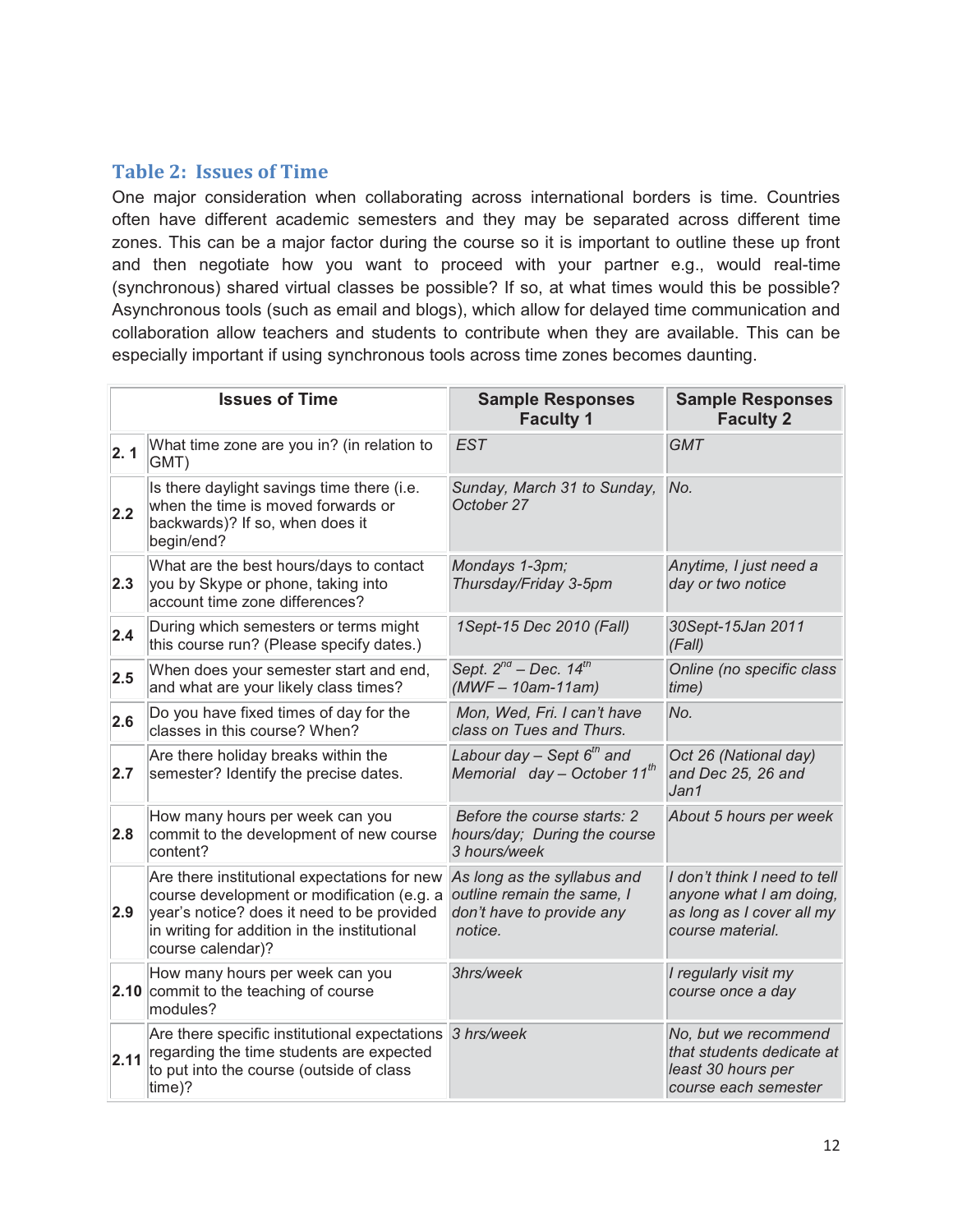# **Table 3: Issues of Language**

While English tends to be the dominant language of the Internet, you may be teaching a language course or your partner's students' primary language may not be English. This can provide great cross-language communication opportunities, but may also create inequities in the communication flow putting one set of students at an advantage and the other at a disadvantage. It is important to address these differences at the onset, so that collaborative exercises and assessment address the differences in language competency.

|     | <b>Issues of Language</b>                                                                                                                                                                | <b>Sample Responses</b><br><b>Faculty 1</b>                                                                    | <b>Sample Responses</b><br><b>Faculty 2</b>                            |
|-----|------------------------------------------------------------------------------------------------------------------------------------------------------------------------------------------|----------------------------------------------------------------------------------------------------------------|------------------------------------------------------------------------|
| 3.1 | What languages do you read, write, and/or<br>speak?                                                                                                                                      | English                                                                                                        | <b>English and German</b>                                              |
| 3.2 | What is the primary language spoken by your<br>students?                                                                                                                                 | English                                                                                                        | German                                                                 |
| 3.3 | What is the language of instruction used at<br>your institution/program/course?                                                                                                          | English                                                                                                        | German, but my course<br>is taught in English                          |
| 3.4 | If the course will be taught in English and<br>English is not your students' first language,<br>generally how fluent are your students when<br>reading, writing and speaking in English? | English                                                                                                        | A very high level.                                                     |
| 3.5 | If English is not your students' first language,<br>have they taken the TOEFL or another<br>language competency test to demonstrate<br>their proficiency?                                | English                                                                                                        | To be at this level<br>course, they must have<br>advanced proficiency. |
| 3.6 | In addition to English, what other language(s)<br>could be used during this collaborative<br>course?                                                                                     | <b>None</b>                                                                                                    | Only English is needed.                                                |
| 3.7 | Especially if yours is a language course, would<br>a bilingual approach be useful and viable for<br>this course? If so, what would the second<br>language be?                            | Everything will need to be I will help translate<br>in English for my<br>students                              |                                                                        |
| 3.8 | How will you deal with language translation<br>issues when (or if) they arise? Would you<br>consider using student translators?                                                          | I can contact our teachers I think I can serve as a<br>of German.                                              | translator if necessary.                                               |
| 3.9 | Overall, how do you expect language skills to<br>affect your course, and do you see language<br>learning as an important component for either<br>cohort?                                 | Maybe we could do some<br>things in German to<br>exploit the fact that your<br>students speak 2+<br>languages? | I don't expect any<br>problems.                                        |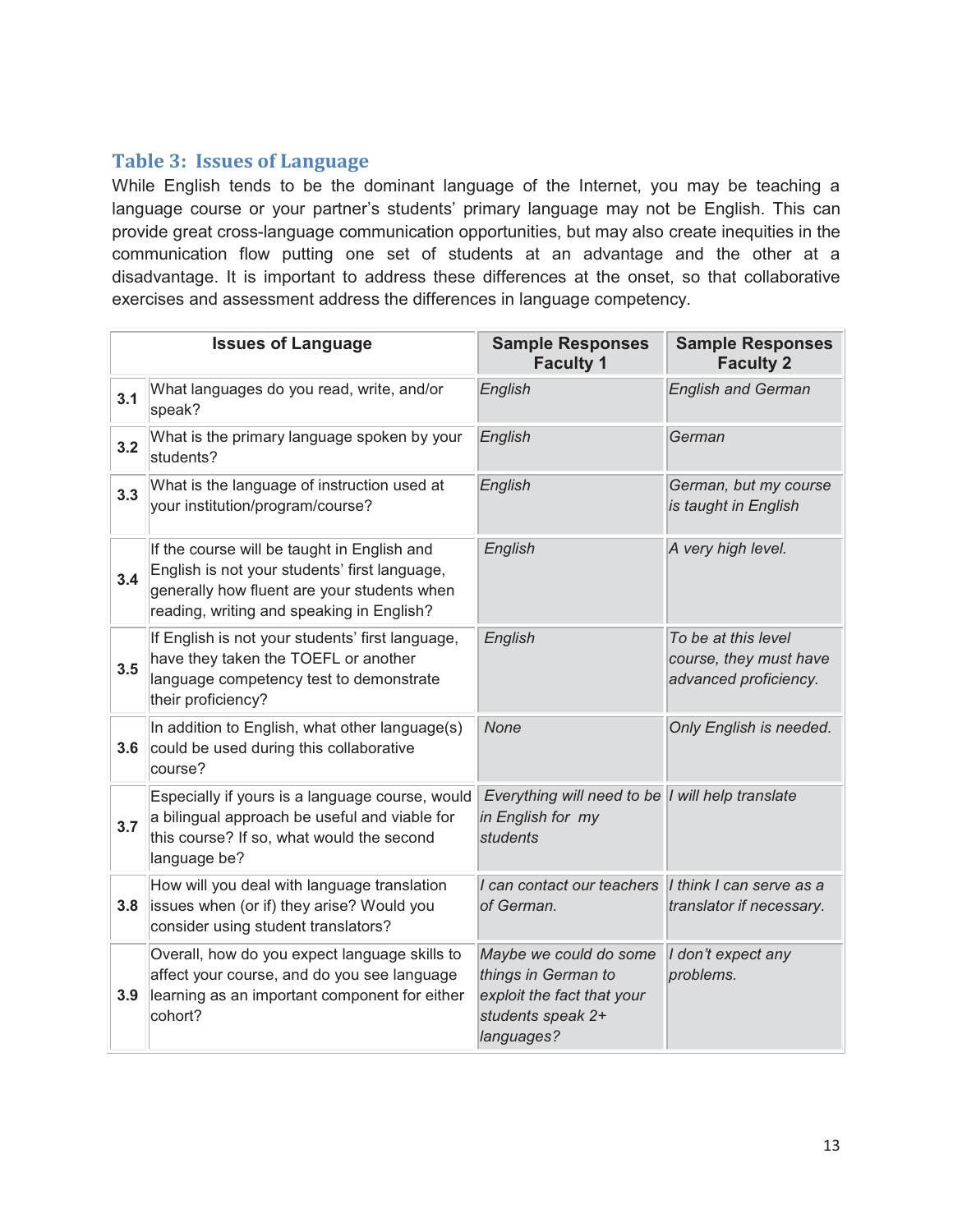# **Table 4: Course Content**

Negotiating the course content is critical to ensure that the COIL course makes sense for both sets of students, and fits in with the learning objectives of each course. Deciphering the what, who, and when of the shared content to be used at the onset will help streamline co-teaching during the semester. The answers in this table provide an excellent starting point for more detailed discussion via email, Skype, etc. to define the specifics of your COIL course.

|                                                                                                                                                                           | <b>Course Content</b>                                                                                                                                                     | <b>Sample Responses</b><br><b>Faculty 1</b>                                                                                                                                                                                                                                                                                                                                                                                                                                                                                                                                     | <b>Sample Responses</b><br><b>Faculty 2</b>                                                                                                                                                                                                                                   |
|---------------------------------------------------------------------------------------------------------------------------------------------------------------------------|---------------------------------------------------------------------------------------------------------------------------------------------------------------------------|---------------------------------------------------------------------------------------------------------------------------------------------------------------------------------------------------------------------------------------------------------------------------------------------------------------------------------------------------------------------------------------------------------------------------------------------------------------------------------------------------------------------------------------------------------------------------------|-------------------------------------------------------------------------------------------------------------------------------------------------------------------------------------------------------------------------------------------------------------------------------|
| Please list the three most<br>how they see it.<br>important goals you hope this<br>4.1<br>course collaboration will achieve<br>ways of viewing art.<br>for your students. |                                                                                                                                                                           | - For students to understand how their own<br>background influences what they see and<br>- For students to learn to listen to other<br>- For students to be encouraged to study<br>German art and possibly study abroad.                                                                                                                                                                                                                                                                                                                                                        | - I would like my students to<br>explore how their<br>understanding of American Art<br>may be similar or different from<br>that of the US students.<br>- Course content.                                                                                                      |
| 4.2                                                                                                                                                                       | Do you intend to create a new<br>course with a new syllabus or<br>adapt existing parts of your course<br>for the collaborative component?                                 | No, I will be modifying the course ARTH<br>111 - The History of Art in Society                                                                                                                                                                                                                                                                                                                                                                                                                                                                                                  | The Course is called The<br><b>Basics of Design Art</b>                                                                                                                                                                                                                       |
|                                                                                                                                                                           | What aspects or units of your<br>existing syllabus do you think<br>4.3 would lend themselves best to<br>cross-cultural critical reflection by<br>students? (Please list). | - The 'other' in contemporary Art<br>- World views on American Art                                                                                                                                                                                                                                                                                                                                                                                                                                                                                                              | - 20 <sup>th</sup> century American Design<br>culture                                                                                                                                                                                                                         |
| 4.4                                                                                                                                                                       | Try to break these content areas<br>down into modules and identify<br>when they normally occur during<br>your course?                                                     | Mid-semester, October.                                                                                                                                                                                                                                                                                                                                                                                                                                                                                                                                                          | Early-semester, October-<br>November                                                                                                                                                                                                                                          |
|                                                                                                                                                                           | Could you formulate learning<br>objectives for the collaborative<br>4.5 component with the partner<br>institution? Please elaborate and<br>be specific.                   | - To be able to interpret art in contemporary<br>culture<br>- To understand the nuances in different<br>world views on American Art                                                                                                                                                                                                                                                                                                                                                                                                                                             | To know what 20 <sup>th</sup> century<br>American Design culture was<br>and how it is reflected in the art<br>from the US in that time.                                                                                                                                       |
| 4.6                                                                                                                                                                       | Have you thought of collaborative<br>tasks, activities and outcomes that<br>you think can support each<br>module's goals? If so, what are<br>they?                        | I think it would be good if we provide a<br>series of contemporary cultural Art from<br>here, and you could do the same we<br>could then create cross-border groups of<br>two, and have them select an image from<br>each culture, and write a collaborative wiki<br>page reflecting on images of 'the other'<br>Perhaps at the end they could do a peer<br>review of each other's work wiki I've done<br>something like this in my class (not using a<br>wiki though) with only American images it<br>would be interesting to see how your<br>students respond and vice versa. | I think we will have to figure out<br>what we could do for both sets<br>of students. If they could<br>engage in discussion and learn<br>each other's perspective about<br>20 <sup>th</sup> century American Art it<br>would be very interesting and<br>enlightening for them. |
|                                                                                                                                                                           | How will you and your partner<br>decide what content to use and<br>4.7 who will be responsible for<br>reviewing, editing and posting this<br>content online?              | I guess we need to work this out. I have<br>some readings that I'd like to use, and you<br>think your students would benefit, we use<br>Moodle and I could post. As for<br>discussions, we could both post question                                                                                                                                                                                                                                                                                                                                                             | I don't know. I already have<br>readings and an assignment for<br>this module. I'll send it to you<br>and see if it could work for your<br>students too                                                                                                                       |
| 4.8                                                                                                                                                                       | Will student-generated content,<br>e.g. from a discussion forum or<br>video project, be a significant<br>resource for your course?                                        | My students have to write a final paper.<br>Maybe this could be a collaborative efforts<br>with your students?                                                                                                                                                                                                                                                                                                                                                                                                                                                                  | We usually have final oral<br>presentations. Our students<br>could do these together?                                                                                                                                                                                         |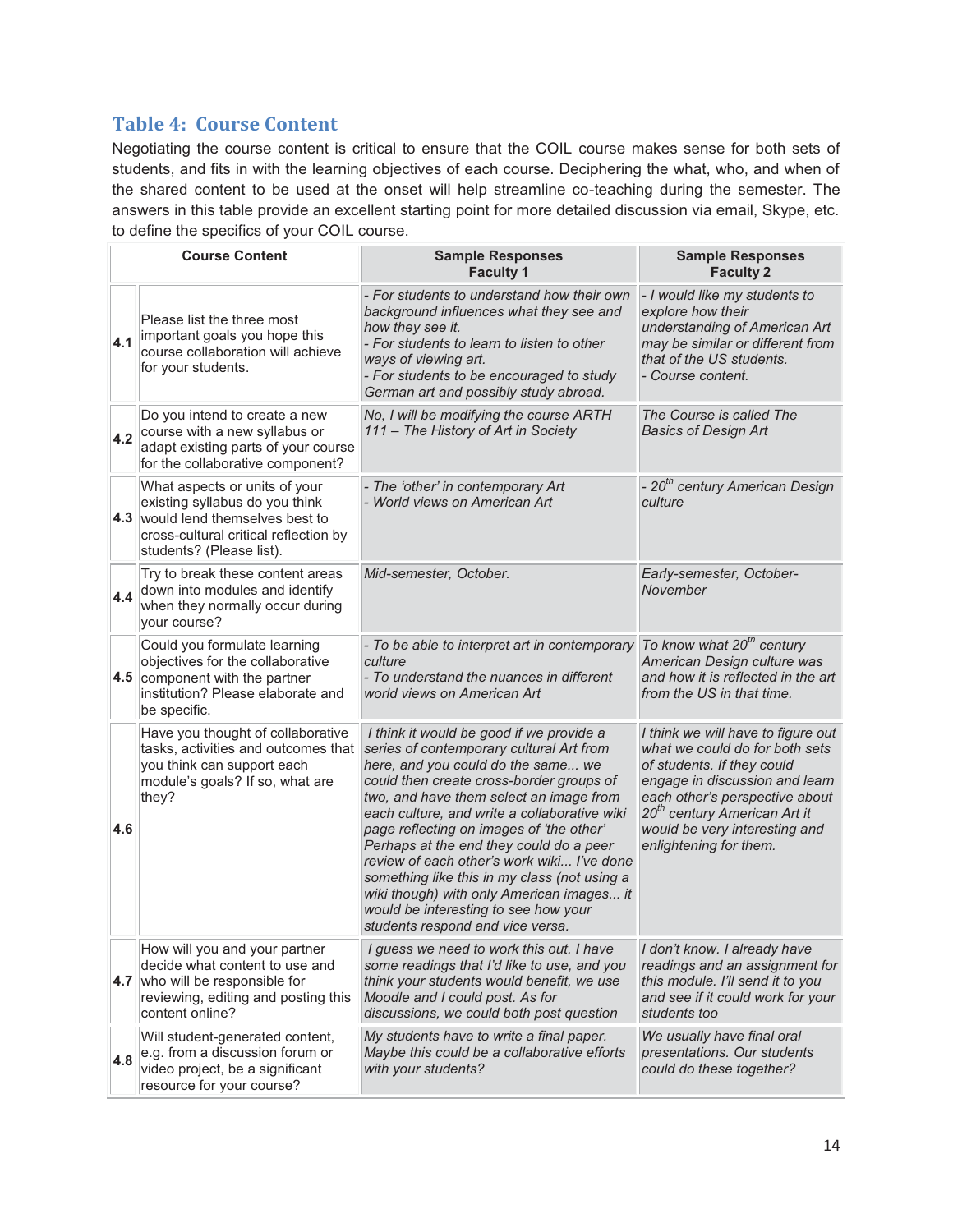# **Table 5: Assessment of Learning**

Assessment is a large component of any institutional course and needs to be defined up front and made transparent to students. While you and your partner may have different ways or methods of assessing your students, it is important to address these and to be aware of how you both intend to assess students. Be transparent with your differences in assessment by communicating this with both sets of students, for you can be certain they will discuss this amongst themselves.

|     | <b>Assessment of Learning</b>                                                                                                                  | <b>Sample Responses</b><br><b>Faculty 2</b>                                                                                                                                                                     | <b>Sample Responses</b><br><b>Faculty 2</b>                                                                                                                                          |
|-----|------------------------------------------------------------------------------------------------------------------------------------------------|-----------------------------------------------------------------------------------------------------------------------------------------------------------------------------------------------------------------|--------------------------------------------------------------------------------------------------------------------------------------------------------------------------------------|
| 5.1 | How do you typically assess<br>students? Would you like to use the<br>same methods/tools for the<br>collaborative component?                   | For these modules, one written<br>assignment (like what I<br>described earlier) (15%), and<br>perhaps a participation grade<br>(10%). I will also have a<br>midterm (25%) and a final paper<br>at the end (50%) | There are 4 written<br>assignments in the class.<br>Also, an end of semester<br>exam                                                                                                 |
| 5.2 | Do you usually use rubrics (i.e.<br>stated criteria) when assessing<br>students? Would you like to define<br>shared rubrics with your partner? | Knowledge of content - 70%<br>Critical thinking and reflection -<br>30%                                                                                                                                         | I don't have a set criteria. I<br>just give a grade based on<br>how good the paper was<br>researched and explains the<br>topic. 15% for each<br>assignment and 40% for the<br>final. |
| 5.3 | Will there be a common grading<br>scale or will each instructor grade<br>his/her own students separately?                                      | I would prefer to assess my<br>own students                                                                                                                                                                     | I will grade my own student<br>papers (they will be writing<br>them in German)                                                                                                       |
| 5.4 | How will you deal with student<br>attendance for the module or<br>course? How will online participation<br>be assessed?                        | I like attaching grades to<br>participation which is not just<br>showing up, but that is usually<br>at least half (5%) of the grade.                                                                            | I don't care about<br>attendance, as long as they<br>do the work                                                                                                                     |
| 5.5 | Do you plan to use pre- and/or post-<br>course evaluations? Have you<br>considered what types of questions<br>you might ask?                   | I think that the final paper<br>options will have at least one<br>about the module content.                                                                                                                     | I have about ten exam<br>questions that I choose from<br>each year. The exam is an<br>essay question that they<br>have two days to complete.                                         |
| 5.6 | Have you considered how you might<br>assess the intercultural learning that<br>may take place? If so, what tools or<br>methods might you use?  | Student evaluations are sent by<br>the university to all students at<br>the end of the semester. That<br>will be a big indicator for me.                                                                        | We could send a<br>questionnaire after the<br>course is finished to see<br>how it went for them.                                                                                     |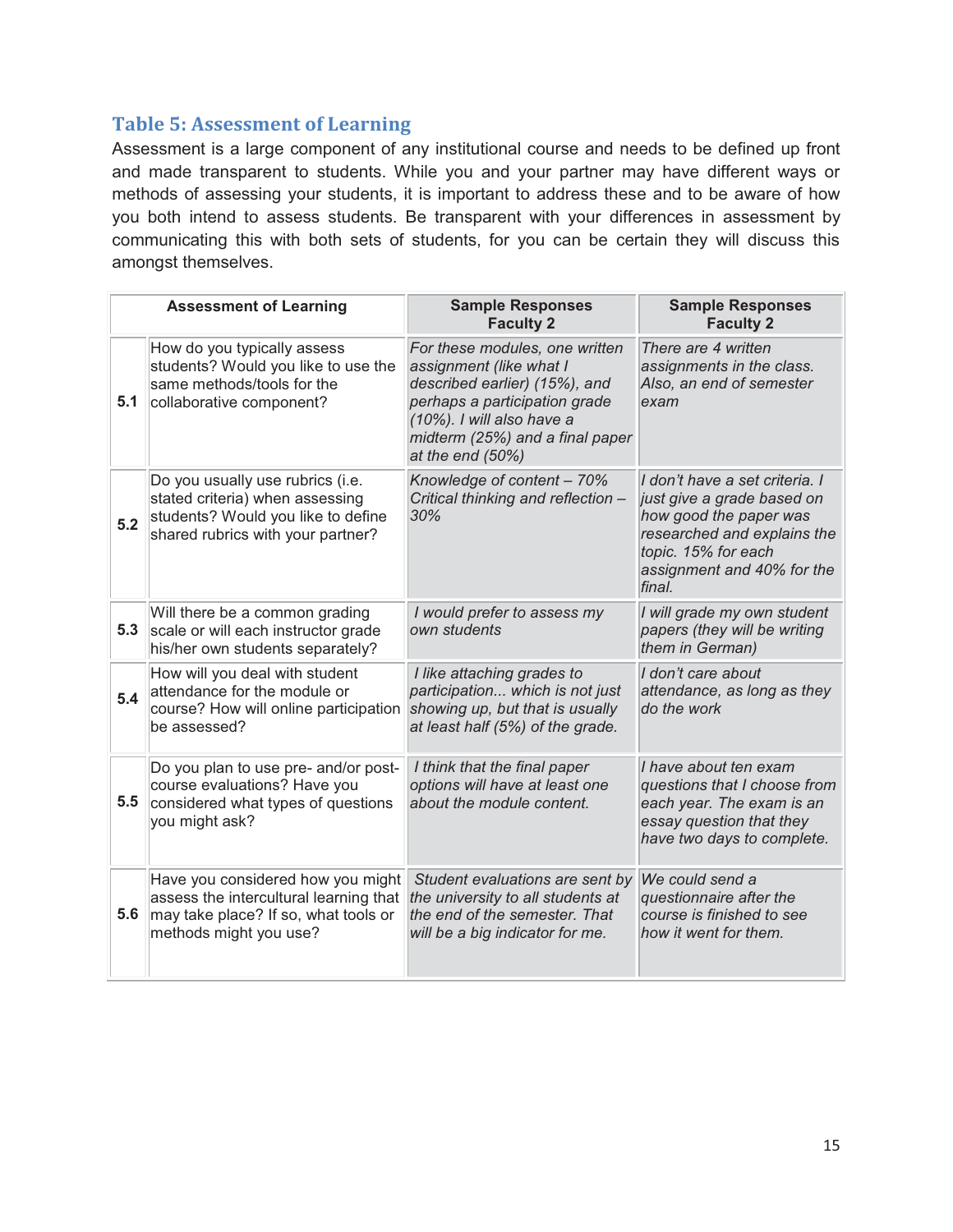### **Table 6: Issues of Technology**

Not all colleges use a proprietary Learning Management System (LMS), such as Blackboard, and if one is being used, partners may have different levels of comfort using it. Also, depending on your and your partner's colleges' policies, issues of access to the technology for both sets of students (where one cohort is not registered at the college) and support for those technologies may vary. For this reason, many COIL courses use free, open-access applications such as Skype and Google Drive, but both partners need to check with their campus IT support to be certain that the tools they plan to use will not be problematic, or even blocked. Another suggestion is that when there is a language imbalance, i.e. one group is made up of native speakers and the other foreign language speakers, it may be worth tipping the balance back to the foreign language speakers by using tools they are already familiar with. In this way one cohort has a linguistic advantage, the other a technological one. Regardless, you will both need to determine and agree on what technologies you want to use for communication and collaboration purposes. Once again, remember that as teachers you are modelling collaborative online international communication for your students.

|     | <b>Issues of Technology</b>                                                                                                                                                               | <b>Sample Responses</b><br><b>Faculty 1</b>                                                                                       | <b>Sample Responses</b><br><b>Faculty 2</b>                                              |
|-----|-------------------------------------------------------------------------------------------------------------------------------------------------------------------------------------------|-----------------------------------------------------------------------------------------------------------------------------------|------------------------------------------------------------------------------------------|
| 6.1 | Have you ever taught a partially or entirely<br>online course?                                                                                                                            | No.                                                                                                                               | Yes.                                                                                     |
| 6.2 | Does your institution have a primary<br>(centrally supported) Learning Management<br>System (LMS) (e.g. Blackboard)? If so, what<br>is it?                                                | Yes, we use Moodle                                                                                                                | Yes, we use CLIX                                                                         |
| 6.3 | Have you used this LMS to teach an online<br>course or to extensively support a blended or<br>face-to-face course?                                                                        | No.                                                                                                                               | Yes.                                                                                     |
| 6.4 | Do your students use this LMS on a regular<br>basis for their coursework?                                                                                                                 | Not really.                                                                                                                       | Yes                                                                                      |
| 6.5 | Please estimate the percentage of your<br>students that have taken an online course<br>before?                                                                                            | 10%                                                                                                                               | 100%                                                                                     |
| 6.6 | Does the LMS have the capability of<br>displaying navigation and core functions in<br>other languages?                                                                                    | Yes, I think so                                                                                                                   | Yes, I think so                                                                          |
| 6.7 | Does your institution have dedicated<br>instructional designers or another<br>technical/pedagogical support system in<br>place to facilitate your course development?<br>Please describe. | Yes, we have an IT unit<br>specifically there to help<br>faculty. My contact there is<br>Ms Y, Y@yourschool.edu                   | Yes, but I don't think<br>they will add students<br>not at our university. I<br>can ask. |
| 6.8 | Please describe the bandwidth (speed and<br>capacity of the Internet connection e.g. slow,<br>fast, etc.) available to you and your students<br>at your institution.                      | Pretty fast. At school we<br>have a LAN, and students<br>have computer labs<br>available. I have high<br>speed available at home. | Pretty good students<br>have to be connected for<br>their other courses too.             |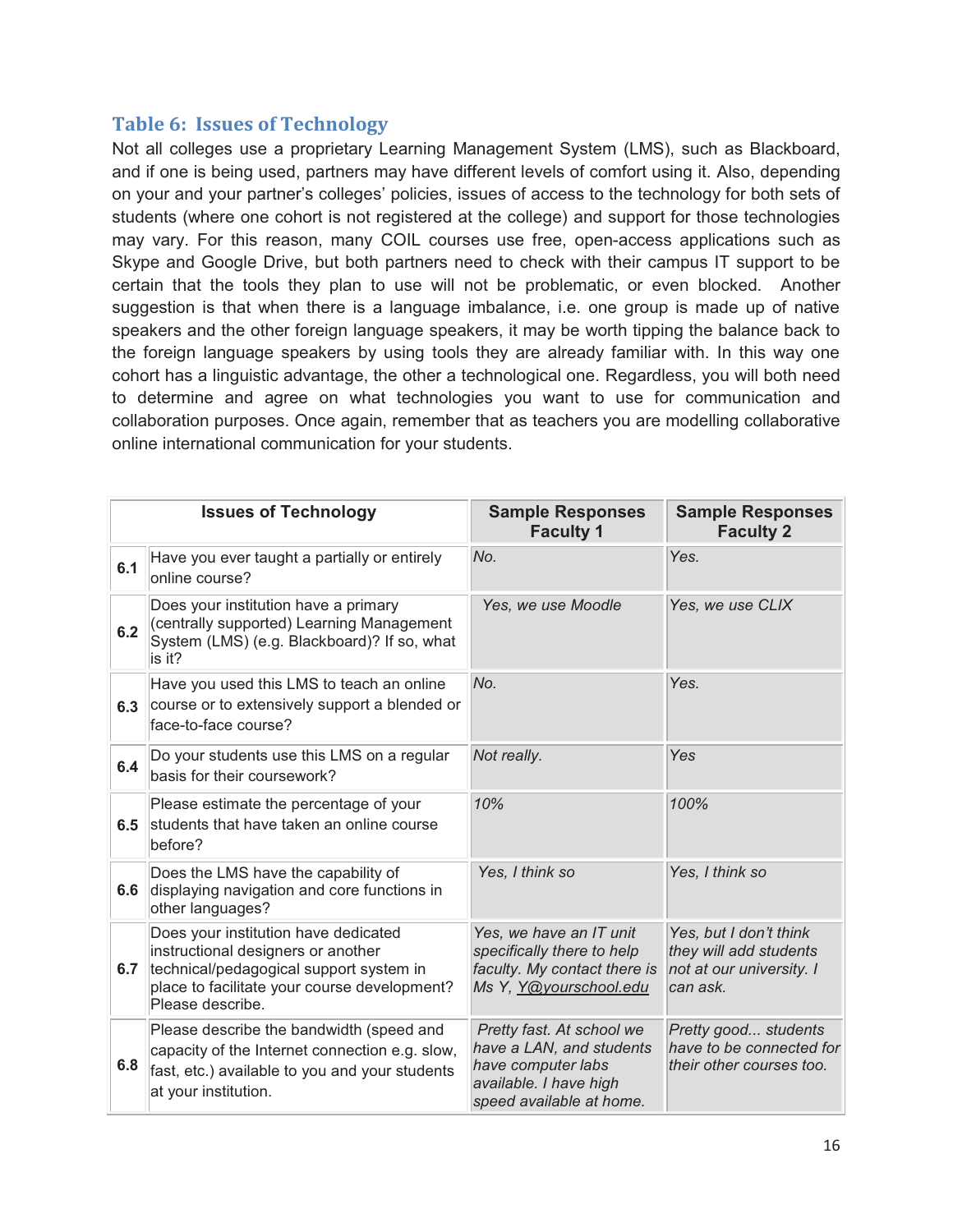| 6.9  | Please describe the likely bandwidth<br>available to you and your students at home or<br>where you or they work.                                                                                                | High speed.                                                                                                                                | High speed.                                                                                  |
|------|-----------------------------------------------------------------------------------------------------------------------------------------------------------------------------------------------------------------|--------------------------------------------------------------------------------------------------------------------------------------------|----------------------------------------------------------------------------------------------|
| 6.10 | Do you or your students pay by megabyte, for<br>data usage on the Internet? And is this a<br>limitation to you and your students' use of the<br>internet.                                                       | I guess on some level,<br>students have to pay for<br>their own internet unless<br>they are in residence,<br>where it's included in price. | They pay their own<br><b>Internet</b>                                                        |
| 6.11 | During the course, do you wish to engage in<br>synchronous (real-time) in-class activities<br>such as videoconferences? If so, have you<br>considered potential time zone differences<br>and bandwidth demands? | Yes, videoconference<br>would be great.                                                                                                    | Yes, I think that would<br>be good for students                                              |
| 6.12 | Would you like to have your students work<br>together synchronously, outside of class,<br>using Skype or other tools? Why or why not?                                                                           | Yes, I think it would create<br>a greater sense of<br>community.                                                                           | I'm not sure. They're<br>already online so much<br>for their courses.                        |
| 6.13 | Will asynchronous (delayed-time) activities,<br>such as email, discussion forums, and the<br>exchange of photos and/or videos be an<br>important aspect of the course?                                          | I think email and<br>discussion boards (in the<br>Moodle)                                                                                  | I plan to use my own<br><b>LMS</b> for student<br>discussion, but they like<br>to email too. |
|      | If you are adapting a traditional class, will the<br>new online collaborative sessions replace<br>6.14 face-to-face class meetings or be held in<br>addition to them?                                           | I will have to negotiate to<br>see if I can have release<br>time. As is, I should have<br>all my regular in class<br>sessions              | No, because this is an<br>online course.                                                     |
| 6.15 | If either/both partners are teaching a fully<br>online course, how will you work together to<br>resolve which LMS or other asynchronous<br>online tools to deploy?                                              | I don't have much<br>experience so I can pass it<br>over to you.                                                                           | We can use our<br>systems.                                                                   |
|      | Would your institution be supportive of adding<br>6.16 and/or allow you to add students from<br>another school into your LMS?                                                                                   | I would have to get special<br>permission.                                                                                                 | No problem.                                                                                  |
| 6.17 | 4.4 How and by whom will the students be<br>added into the LMS? What information is<br>needed to do this?                                                                                                       | Ms. Y would need a list of<br>names of the students and<br>their emails.                                                                   | Could we try an external<br>application, or use<br>yours?                                    |
|      | What issue of technology appears most<br>6.18 troublesome or threatening at this stage?<br>How might you overcome those issues?                                                                                 | For us to get to know the<br>technology.                                                                                                   | I can't oblige my<br>students to attend<br>synchronous sessions.                             |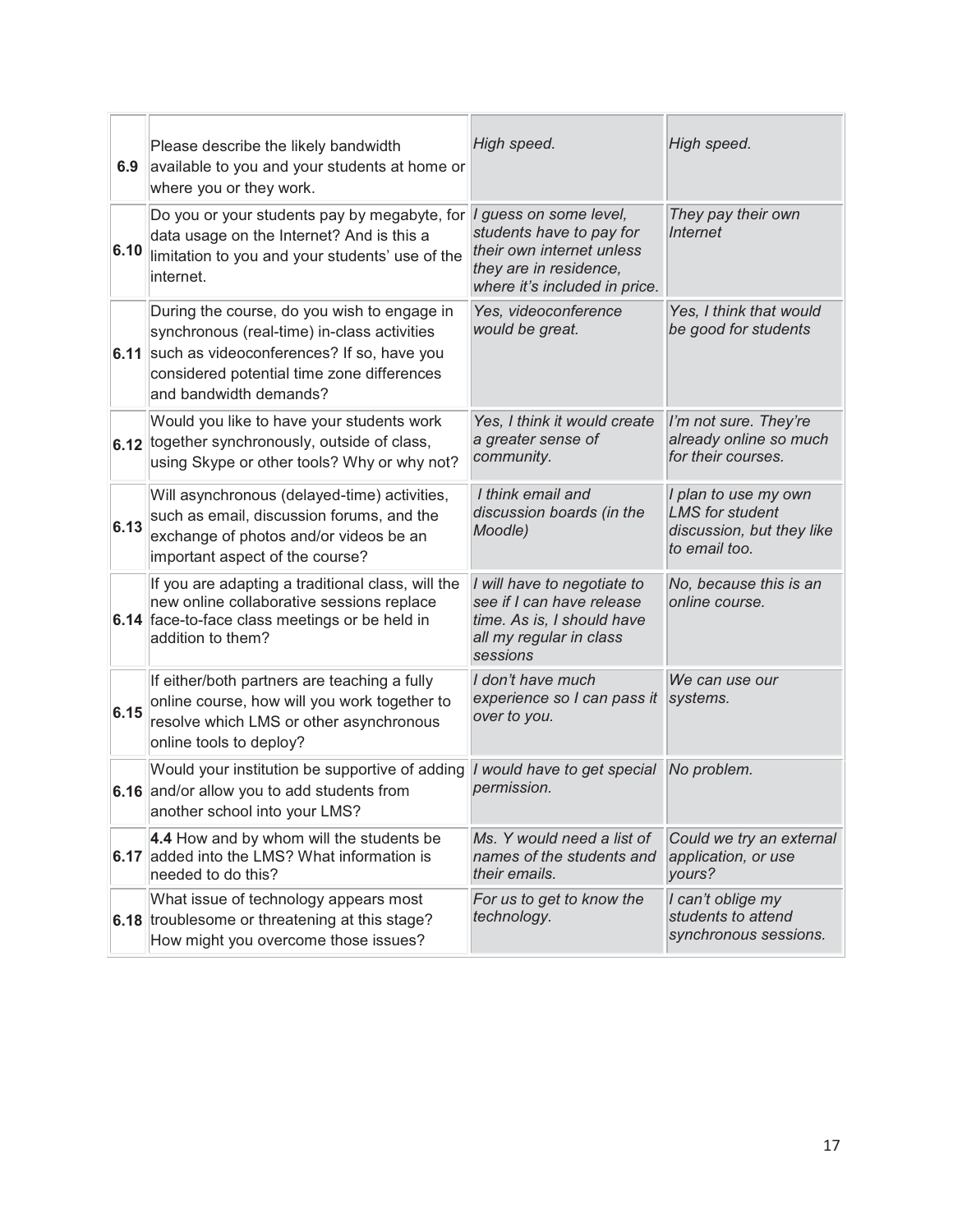## **Table 7: Institutional Cultures and Expectations**

Once you and your international colleague have decided to work together, recognizing the underlying institutional teaching cultures upon which each of you practice is vital. While the specifics of these practices may not be immediately obvious to either party, developing an understanding of the accepted institutional practices at each school requires an exploration of what is normally expected to take place in each classroom and how this might be affected by the dynamics of the COIL component. It is also critical to learn where each faculty member is situated within their program or department, to whom they report and to what degree their supervisor understands and supports the goals and demands of the COIL project. Each partner needs to commit to this discussion as they begin to formulate their potential collaborative work together because the sustainability of the collaboration ultimately will depend on administrative buy-in. However, great sensitivity is required in moving this discussion forward because either party could feel uncomfortable sharing information their job depends on.

|     | <b>Institutional Cultures and Expectations</b>                                                                                                                                                               | <b>Sample Responses</b><br><b>Faculty 1</b>                                                                                     | <b>Sample Responses</b><br><b>Faculty 2</b>                                                                                                           |
|-----|--------------------------------------------------------------------------------------------------------------------------------------------------------------------------------------------------------------|---------------------------------------------------------------------------------------------------------------------------------|-------------------------------------------------------------------------------------------------------------------------------------------------------|
| 7.1 | If your class meets face-to-face, how much<br>reading or other out-of-class work do students at<br>your institution expect each week?                                                                        | I'd say about 2 hours a<br>week.                                                                                                | 40 hours per week                                                                                                                                     |
| 7.2 | If your class meets only online, how much time<br>spent reading, writing and interacting do students<br>at your institution expect each week?                                                                | N/A                                                                                                                             | We only meet in class.                                                                                                                                |
| 7.3 | How much of a students' grade is typically<br>determined by their final exam? If it would<br>encourage student interaction, is it possible to give<br>more credit to other exercises during the<br>semester? | Much greater than half of<br>the grade is determined by<br>the team report and final<br>presentation.                           | 30-40%                                                                                                                                                |
| 7.4 | Is regular class attendance and participation<br>important when determining a student's grade? If<br>so, how will online participation in this<br>collaboration be evaluated?                                | Yes. 30% of the grade for<br>participation. I would like to<br>evaluate quality and not<br>quantity of online<br>participation. | Rarely. If so, it is a small<br>portion, say 5%, but I have<br>flexibility here. I can give up<br>to 50% for participation.                           |
| 7.5 | Are your class sessions primarily structured<br>around faculty lectures? How much are students<br>expected to contribute their thoughts in class?                                                            | No. We do lots of project-<br>based team work so class<br>is centered on this<br>discussion.                                    | Yes but many are now<br>Edu3.0 style - discussion,<br>activities.                                                                                     |
| 7.6 | Do student-initiated discussions add valuable<br>content or are they seen more as distracting from<br>pre-determined content?                                                                                | Absolutely. It's expected.                                                                                                      | In theory, yes, but this is new<br>so it's hard to get students to<br>speak up.                                                                       |
| 7.7 | How much in-class (if your class meets face-to-<br>face) or out-of-class group work do your students<br>typically do with fellow students? Are they<br>comfortable being graded for such group work?         | A lot. They all live on<br>campus and know they are<br>teacher and peer graded for<br>group work.                               | We try, but it's hard since<br>most students commute.<br>They won't like being graded<br>for group work but I can do it.                              |
| 7.8 | Are there other aspects of the way that teaching<br>and learning takes place in your classroom or at<br>your institution that should be shared with your<br>partner faculty member?                          |                                                                                                                                 | The culture here is still very<br>much sage on the stage so<br>students have trouble<br>believing there is anything to<br>be learnt from their peers. |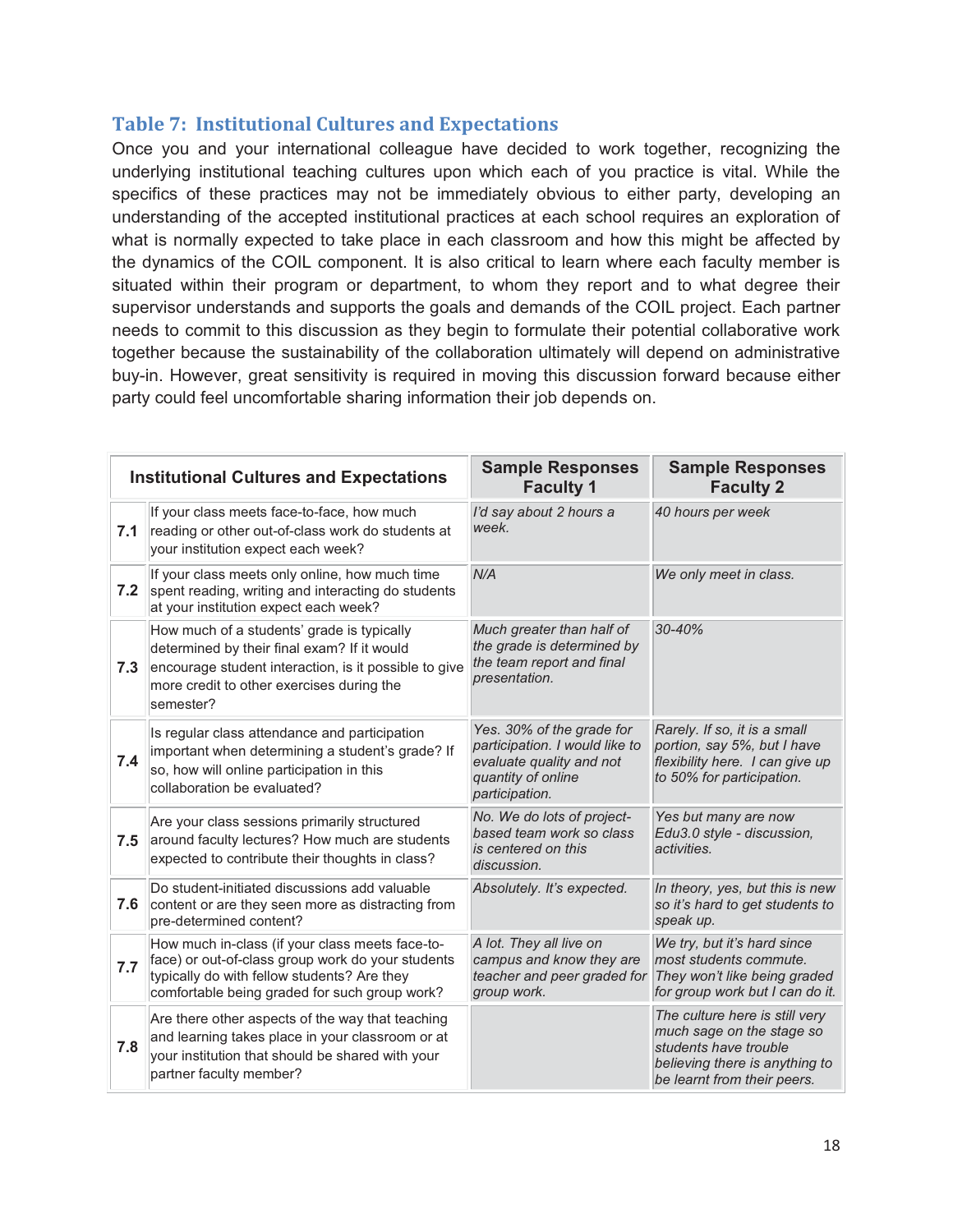# **Table 8: Administrative and International Programs Support**

As stated earlier in the guide, COIL courses can become more sustainable if and when they have administrative support and in some cases this may be necessary to even embark on the journey of designing a COIL course. The questions below are very much based on the U.S. structure of higher education institutions; therefore, both the language used, e.g. 'dean', and existence of certain offices, e.g. 'international programs office' may be culturally-biased. Please approach these questions with an open mind, being aware that we all have some sort of supervisor, regardless of the term used, and engaging them in the process will only benefit the COIL course in the long run.

|     | <b>Administrative Support</b>                                                                                                                                                                          | <b>Sample Responses</b><br><b>Faculty 1</b>                              | <b>Sample Responses</b><br><b>Faculty 2</b>                            |
|-----|--------------------------------------------------------------------------------------------------------------------------------------------------------------------------------------------------------|--------------------------------------------------------------------------|------------------------------------------------------------------------|
| 8.1 | Has your chair, dean or other direct<br>supervisor been directly involved with<br>establishing this collaborative course?                                                                              | Both my Dept Chair and<br>the Dean have a good<br>understanding.         | Dept Head is aware of it,<br>but nothing more.                         |
| 8.2 | Do you feel that your chair, dean or other<br>direct supervisor fully understands the<br>purpose and extent of this collaboration and<br>the amount of work it may entail?                             | Absolutely.                                                              | No, this is my own<br><i>initiative.</i>                               |
| 8.3 | Do you think that students taking your course<br>may become more interested in studying<br>abroad from this experience?                                                                                | I hope so!                                                               | Most have already<br>studied abroad on the<br>Erasmus project.         |
| 8.4 | Have you discussed this potential linkage<br>with those at your university responsible for<br>student mobility?                                                                                        | Yes.                                                                     | No.                                                                    |
| 8.5 | Is the international programs office or<br>equivalent department at your institution<br>aware of, or are they directly involved in,<br>supporting your course?                                         | Yes. They see it as<br>supporting and promoting<br>study abroad.         | Not at all - completely<br>separate.                                   |
| 8.6 | Has interest been expressed by your<br>university administration in internationalizing<br>the curriculum through globally networked<br>learning or through other approaches?                           | Yes.                                                                     | No. Erasmus and<br>attracting international<br>students for PhDs only. |
| 8.7 | Has your administration provided direct<br>support, release time or travel subsidy to aid<br>you in your development of this globally<br>networked course? If so, what is the form of<br>this support? | Some direct support will be<br>provided; I don't expect<br>release time. | No.                                                                    |
| 8.8 | What kind of administrative support would be<br>most helpful to you in supporting your course<br>implementation going forward?                                                                         | Financial incentives or<br>release time. Recognition<br>for tenure.      | Tech support and<br>access to computer<br>labs.                        |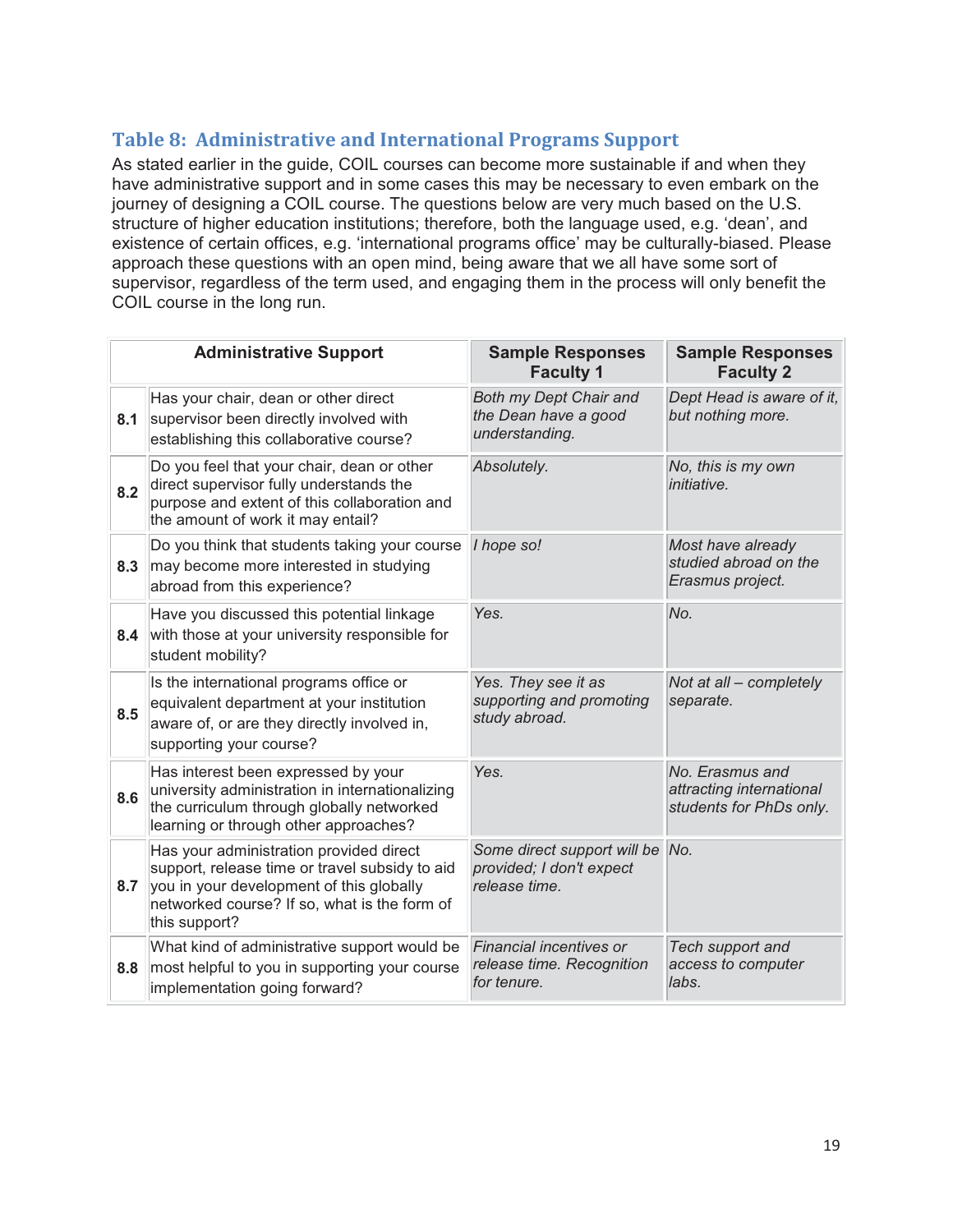# **Issues of Process: COIL Center Suggestions**

Here are ten process suggestions to help ease the transition to collaborative teaching. To illustrate these points, we have provided examples from teachers who have already implemented COIL courses. These are called "Stories from the Field".

# **# 1: Arrange a face-to-face meeting with your faculty partner, if possible**

Since you and your partner probably live in different countries, arranging a meeting can be difficult (and costly). However, developing a working relationship takes time and having some face-to-face contact with your partner will help build trust as you get to know each other, and develop your syllabus together. If meeting in-person is not possible, then meeting via Skype or some other format of audio/video conference can be a very productive alternative.

#### **Story from the Field**

*At a late-fall international academic conference several years ago I met a Belarusian sociologist. Circumstances conspired to have us sitting next to one another on a long bus ride to a destination planned as part of the conference agenda. As we talked, it became apparent to me that her interests and expertise would be a perfect fit with the curriculum at my home institution.* 

*I quickly explored with my college's administration plans for inviting her as a visiting professor. As her visit to my American institution was being planned, she invited me to visit her at Belarus State University in Minsk during the summer. I eagerly accepted. In the following fall semester she visited my institution, taught several courses, gave several guest lectures and, together, we began planning to teach our first collaborative, on-line international learning class.* 

*From our personal perspectives, this became a way of extending an international collegial relationship that we had each grown to value. It also became a way of solidifying the international connection between our academic institutions by including our students. As you can see from this account, the initial contact happened by mere chance. However, as the collegial relationship developed, it became clear that we could partner to create and teach a COIL course. Part of what made that clear to each of us was the interaction we had in our face-to-face interactions during our visits.* 

*Though I do not believe it is essential to have the same frequency and duration of face-to-face contact that my partner and I had prior to developing our GNLE class, the shared trust, understanding and knowledge promoted by these contacts have served us well over several years of COIL teaching.* 

#### *Prof. C. Little, SUNY Cortland*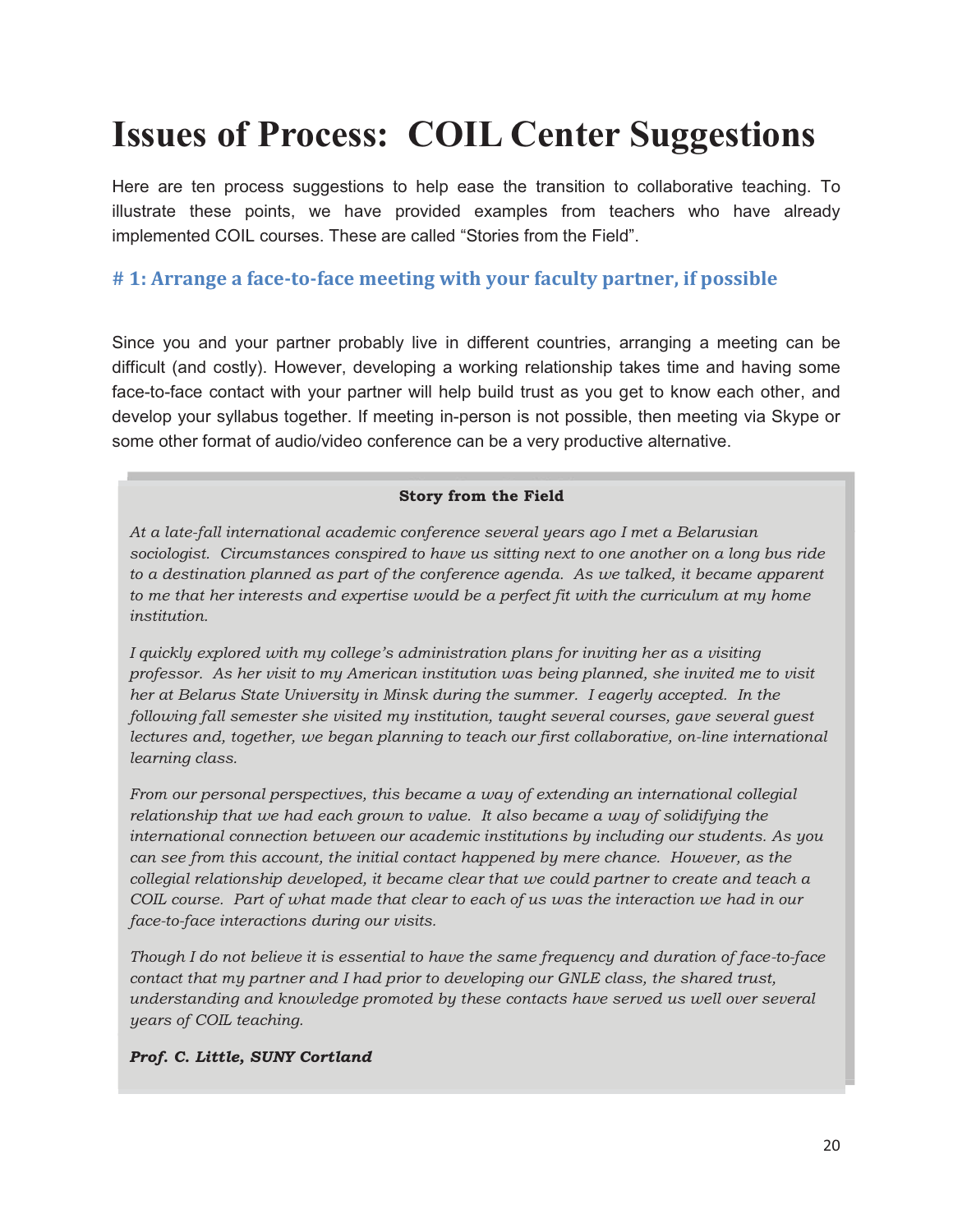#### **# 2: Foster honesty and open communication**

Because of the cross-cultural and technological nature of this work, many issues will likely arise for yourself and your partner the first time you co-teach. Having open communication about the challenges that you face will help you to help each other. Pretending that things are always fine, when actually you are undertaking something quite challenging and even disruptive, may make things more difficult while teaching the course. Some ways to avoid serious dislocations are to collaboratively outline in advance how the communication is to proceed, for example: by specifying the maximum wait time for an email response; by scheduling Skype meetings on a regular basis to discuss how the class is progressing; and by using text messages for more urgent communications. Similar alignments are also important for your students. Having a set of ground rules for communication for the class can help prevent misunderstandings while having a support system in place for students (and communicating that to them) can prevent undue stress when issues arise.

#### **Story from the Field**

*My partner and I are using the LMS at my home institution. While on the whole using WebCT/Blackboard has worked well for us in our asynchronous class enrolling students from America, Belarus and Australia, occasionally there are technical glitches. My partner and I communicate weekly via e-mail whether there are any problems or not—and more frequently if there are problems to "discuss." We have also been using Skype occasionally and hearing and/or seeing my partner in an extended discussion has been extremely helpful…An important aspect of our class we call Student-Led Discussions (SLDs). Each of our asynchronous course modules includes an SLD with the following instructions that are intended to foster the open communication we seek for our students.* 

#### *Prof. C. Little, SUNY Cortland.*

#### **Sample from Course Outline:**

**General Instructions:** There is one SLD in each course module. You are to contribute a *minimum* of **six** posts per module. **VERY IMPORTANT:** You should spread your on-line discussion activity throughout the module. Numerous, high-quality posts throughout the module will receive a much higher discussion grade than the minimum number of posts near the end of the module.

**Discussion Expectations and Etiquette:** Although the SLDs are relatively informal, you should write carefully, using complete sentences and avoiding abbreviations. In other words, the SLDs are intended to be written in the style of a public, open, polite, thoughtful exchange of views and certainly **not** in the abbreviated style of "text messaging." As in any public, democratic discussion the substance and tone should be respectful.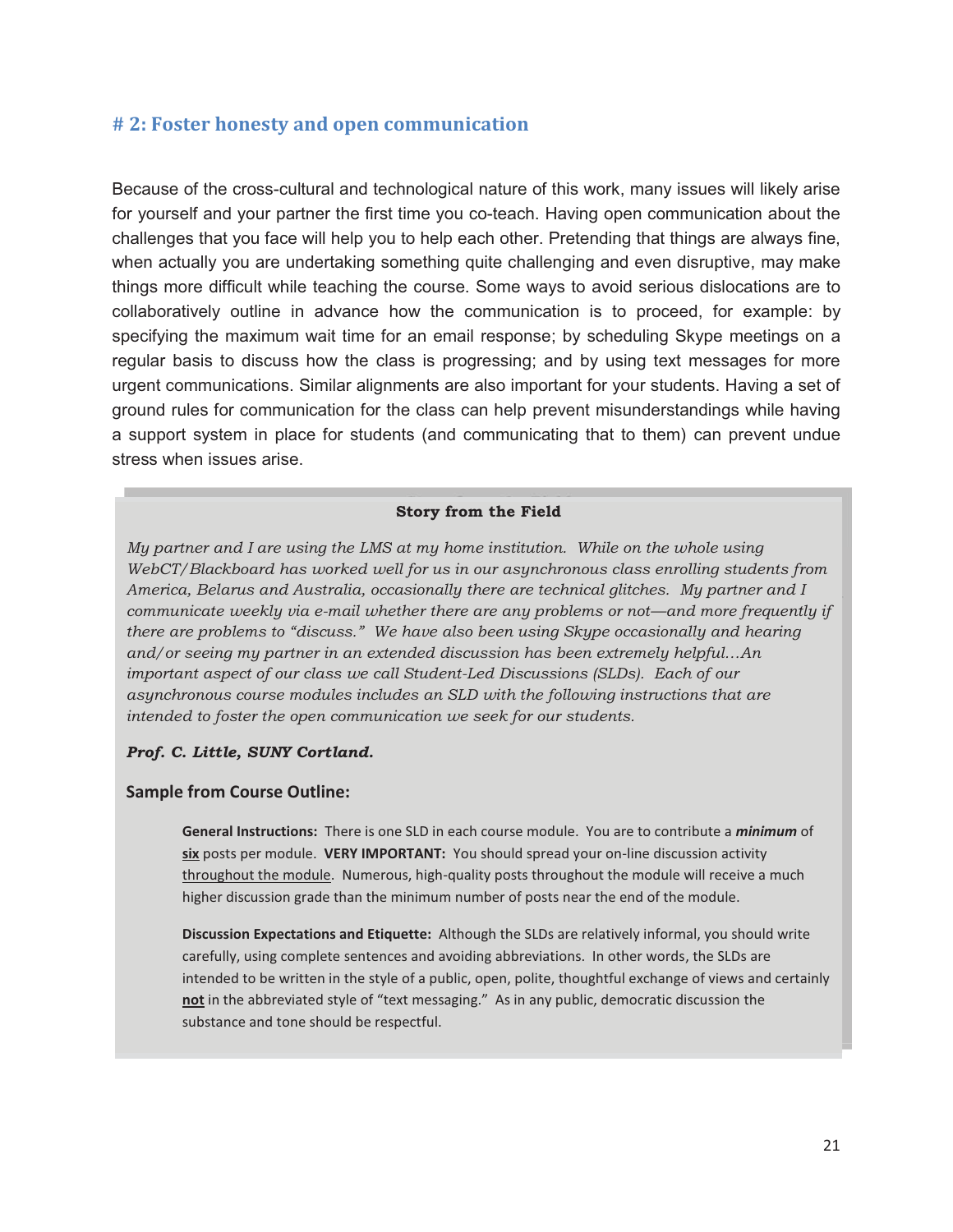# **# 3: Get a real commitment from your partner and your college**

You will be investing a lot into course development and delivery, as will your partner. It is important to define expectations to each other and make a real commitment, ideally in writing. This can help if either of you need to secure college resources or gain additional support from outside your institution.

Having your college commit to your course (in writing if possible), is not only a good idea for you, but also for the institution because the COIL model can be considered a means to internationalize the curriculum. If articulated properly to your institution and aligned with their strategic goals, administrators should see the benefit and help you secure the support needed.

#### **Story from the Field 1**

*COIL provided a unique experience in partnering with a professor at Warsaw University (Poland) who expressed interest in a collaborative international course on the COIL website. During the previous semester, my partner and I explored a variety of ways to bring our students together. I notified our Associate Dean of Instruction of my plan and tracked her suggestions and approval by archiving our e-mail dialogue. I also collaborated with a SUNY faculty film instructor and conferred with a technical advisor from our Center for Professional Development since I was only moderately experienced with recent technology. Working through regular e-mail exchanges, I became confident that the partnership was right for both of us and we could manage the technology to put the project on track for Spring!* 

*Prof. Susan St. John – SUNY Corning Community College* 

#### **Story from the Field 2**

*From the very beginning, our senior administrator (Dean Carlton Wilson) and our Department of Music Interim Chair (Baron Tymas) and Director of Jazz Studies (Dr. Ira Wiggins) were enthusiastic about the opportunity of the proposed COIL project for our campus. In March, 2011, I traveled (using my personal funds) to NYC for the COIL conference of workshops and presentations from pilot projects. I received the time release to attend the conference, and administrative support to assist with the writing of the grant to respond to the RFP from COIL. At that time, the support was seen as faculty professional development. Once the grant application was awarded and NCCU was designated as lead partner, I was given a green light, and a directive to engage other faculty to assist with pedagogy and course design. I approached our Center for Teaching and Learning staff, and that initial conversation with our subsequent IT designer and specialist, Dan Reis, also garnered his enthusiastic response and, from his request, support from his supervisors - specifically to agree to time release for his availability to work on the COIL project.* 

*Prof. L. Helm, North Carolina Central University*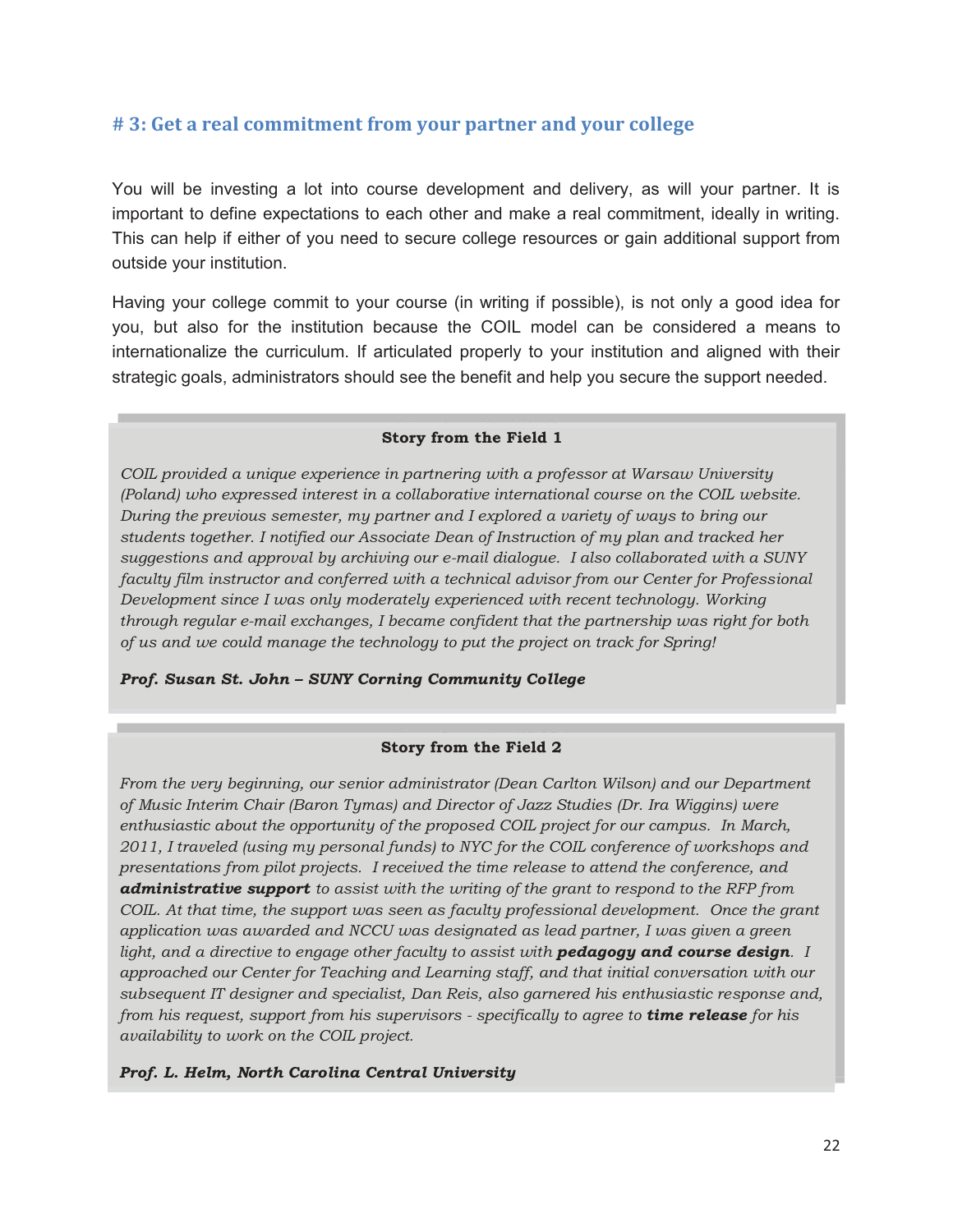# **#4: Envision your course as a forum for developing intercultural competence**

Understanding intercultural communication, upon which COIL courses are based, is a bit like learning a new language. Unspoken differences between collaborating students can create challenging moments when material presented is interpreted or responded to in a completely unexpected way. For example, humour and irony can be difficult to understand cross-culturally, so respondents to that type of material may not see the humour in what was said or may even take offense where none was actually meant.

However, these sometimes awkward moments are a normal aspect of intercultural communication and they can provide an opportunity for the discussion and exploration of cultural differences that otherwise would go unnoticed. Part of what courses based on the COIL model do for students is to provide them with the opportunity to challenge their own assumptions about communication, about learning and about each other.

We all tend to react instinctively to the world around us and that includes what goes on in our classrooms, but in this situation everyone needs to look twice at many of the exchanges which take place – before making false assumptions about the meaning of what we are receiving. This complexity will be part of your learning environment so it is especially important that faculty partners make an effort to react sensitively to possible culturally-based misunderstandings between students and even between themselves.

It is important for both teachers and students to be prepared for intercultural communication. We recommend teachers explore the literature before the course begins and prepare tasks and readings for students before and at the beginning of the course to raise awareness. Teachers must also learn how to turn awkward moments of misunderstanding into teaching moments. At the end of this guide we have prepared a series of resources that you can use as a starting point.

#### **Story from the Field**

*Previous to the course, many students at my small, rural community college could not locate Poland on a map of Europe without country names – my "pre-test" in preparation for the project. After 6 weeks of interaction with Polish partners, students were dialoguing about Polish students' experiences in a country with a national religion rather than the U.S. system with separation of church and state! Our students learned that they had many things in common with students so far away. Photo essays became a great use of technology to convey cultural concepts, in that pictures informed American students of Polish cultural practices, the city of Warsaw, nearby Belarus, recycling practices, and the political climate. There were also amusing moments when a Polish student wrote that a "husband's chores" included "carpet beating" and "outlet mending". Even after our semester ended, several students continued emailing Polish students on everyday topics such as apartment rental prices and the economy! As an instructor, I learned a lot from our students and this experience as it encouraged me to think differently about how we convey concepts, carried by photographs and fewer words. I am still in touch with my faculty partner, as we continue discuss international events from our unique cultural lens. We hope to collaborate again in the future.* 

*Prof. Susan St. John – SUNY Corning Community College*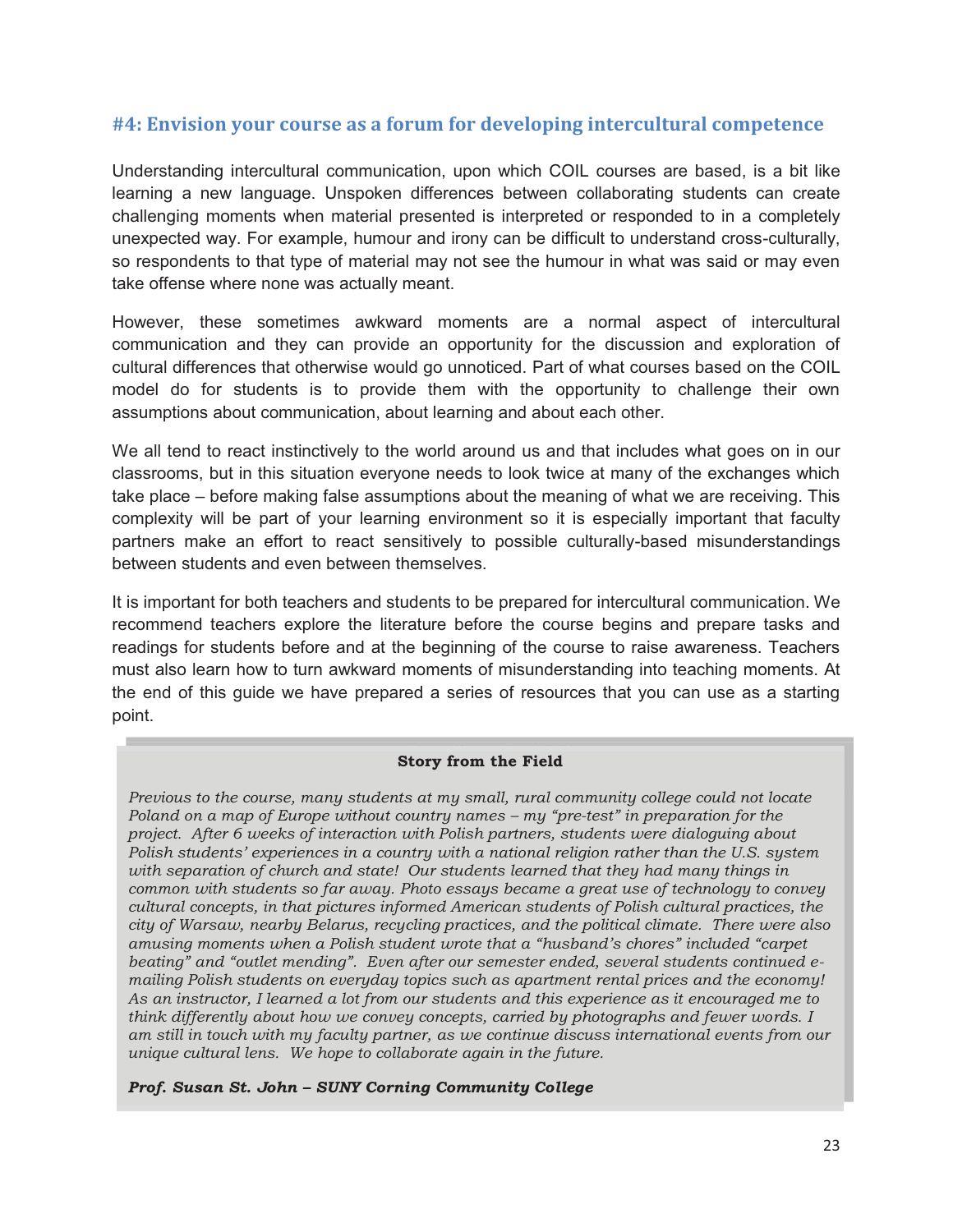# **# 5: Develop actual course and module lesson plans**

At the post-secondary level, having a lesson plan may not always be necessary, however in a COIL course working things out in detail will save you time and streamline the flow of the class. Online teachers know that when facilitating an online discussion, staying on task and being well prepared is one of the keys to a successful virtual class. Furthermore, module plans can be tweaked and re-used in subsequent semesters and they will ease some of the initial nervousness when embarking on your first few sessions. Having clear lesson plans set out and available to students also helps them navigate the often unknown waters of online intercultural communication.

#### **Story from the Field**

*When my partner in Istanbul, Turkey, and I began to sketch out our plans for our GNLE course on the history of religion and politics in Europe, we were immediately confronted with the intersection of religion and academic politics. Because of the timing of Ramadan, the current academic year would start later than normal in Turkey, and as a consequence, the number of weeks that our universities were simultaneously in session was reduced and careful planning of our twelve "common" weeks during the semester took on added importance.* 

*To begin, we set aside one week at the beginning for getting-acquainted activities, and we agreed that we would need another at the end to wrap things up – for final papers and exit interviews/oral exams. This left us with just ten weeks into which we needed to shoe-horn the substance of a course that we would normally do in fourteen weeks if we were working solo. Thinking in terms of five course-content modules – as opposed to discrete blocks of time measured in weeks or number of class meetings – helped us a great deal as we tackled this challenge. For each module, we needed to assess what was essential reading, what kind of student activities might work best with the reading, and how we might assess student work in the process. Though we found we needed occasionally to improvise as the semester unfolded, this turned out to be relatively easy because we had carefully considered the specific objectives of each module at the outset. In the end, not all modules were allotted equal time, and in some cases, we ended up having the student activities of one module overlap with the reading and preliminary discussions of the next.* 

*But what to do with the weeks when our semesters did not coincide? Here planning in terms of modules was helpful as well. In my case, because we were the early starters, I could develop an introductory module on the history of modern Turkey and the essentials of Islam, which helped to make us better collaborators with our Turkish counterparts, who we could assume already knew a good deal about the United States. And for my partner, the extra weeks at the end of the semester afforded the opportunity to develop an extra module on religious pluralism in North America, which helped break down some of the common stereotypes regarding our "neo-European" culture.*

#### *Prof. Wayne Te Brake, Purchase College.*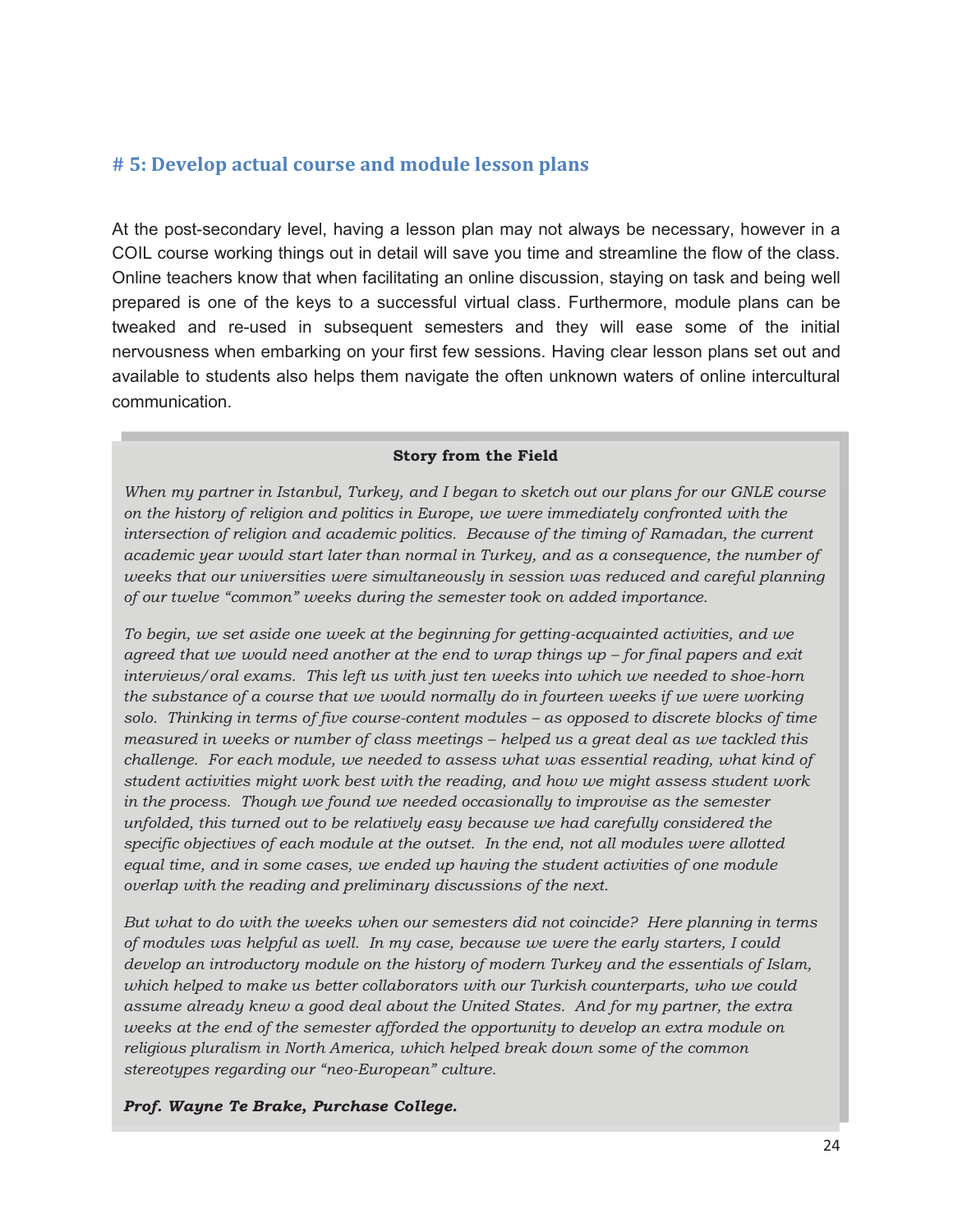#### **# 6: Test the technology**

Murphy's Law seems to always surface when technology is involved when teaching, so be prepared. If embarking on a synchronous activity, go online at least 30 minutes ahead of schedule to make sure things are working as they should, and if at all possible have someone from your tech support on hand to assist if required. Even if it works during testing, something could always go wrong so make sure you always have a Plan B. If you will be using solely asynchronous communication, check that your assignments, if posted in an LMS for example, are accessible. Check and double-check. Encourage students to point out problems (e.g. via e-mail to you) and reward them with praise when they do. Also let students know that you are learning with and through them. Everybody—teachers, students and tech staff—are doing innovative, challenging things in a COIL course. Everybody needs to be patient with one another and help out if things don't go perfectly.

#### *Story from the Field*

*Teachers need to be flexible. This has never been more apparent for us than when working on a COIL course. For us, there were surprises; for example, the first time we had the New York students log into the course they couldn't get in. The user names and the passwords weren't being recognized by our partners' LMS; our students were frustrated as were we. We had to figure out the problem pronto, and we did. This involved all tech people in both countries. As we all know, with technology, we must be prepared to wheedle, coax, cajole, fiddle and fix. In short: be patient and be flexible.* 

*SUNY Ulster anchored this experience in our Contemporary World Literature class. Our partner students were studying English as a foreign language. We focused on one book in the SUNY Ulster course: Persepolis [a graphic novel] by Marjane Satrapi. In preparing the course, we would SKYPE with our partner professors on a bi-weekly basis. It was not unusual for the SKYPE sessions to fizzle into chats [IM] because the video connection was often lost. The ability to tweak and overcome these technological glitches, especially in the initial planning stages, was integral to the success of the class. There needs to be a technical point person in each country to regularly check that what is being asked of the students can, in fact, be accomplished. When we knew the activity would require group input, our partner IT person built a link to an open Google doc so everyone could post information to a common location. We needed that point person to ride herd on the collaboration to make sure the bumps in the road could be fixed and smoothed over for the activity to be successful. We also noted, as students in both New York and Minsk progressed into their final collaborative project, that they sometimes hit road blocks. Specifically, the LMS-[Moodle] was not well received as the tool to communicate and strategize while working on their final project [a series of graphic stories]. The students were flexible and found work*-*arounds. We found them strategizing in Facebook and SKYPE; they also moved directly into Pixton, a collaborative click and drag online comic tool. The results were spectacular. We look forward to working with our partner colleagues again in the future.* 

*Prof. Richard Cattabiani and Hope Windle, Instructional Design, SUNY Ulster County Community College.*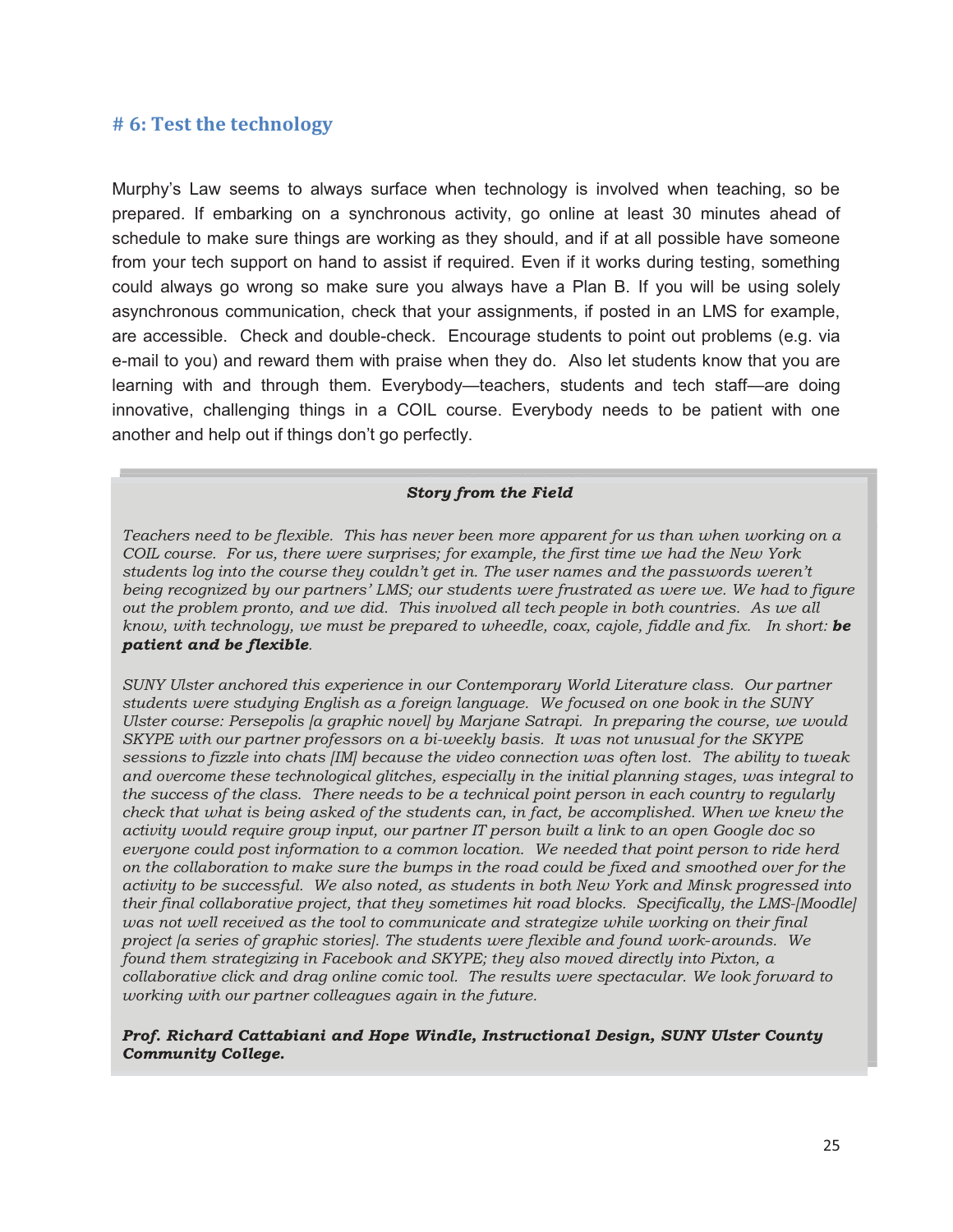## **# 7: Engage students with icebreaker activities to get to know each other**

Your students will likely be as new to this form of learning as you may be, and they may approach the course with some false expectations and apprehensions. Fostering relationshipbuilding between students will help you all as a class to grow and engage in the course content. Indeed in Salmon's widely used 5-step model for online learning (see Resources at the end of the guide), the first step is Access and Motivation (dependent on teachers and tech staff) and the second is Socialization and Familiarization with technology, before Information Exchange. Allowing one to two weeks for preparatory tasks that allow students to develop a sense of trust and community as well as to feel comfortable with the technology, leads to a more fruitful exchange. For a list of possible ice-breaker activities, visit http://twt.wikispaces.com/Ice-Breaker+Ideas .

#### **Story from the Field**

*During Week I, as an ice-breaker activity, we asked all students to post to the course blog in an exercise called, "A Day in Your Life," where we prompted students to introduce themselves to each other and share details about their age, family, living circumstances, hobbies, and interests. Additional question prompts were directed at, "likes, fears, wishes, and challenges," which added texture and dimension to responses, and where several students in each country conversed back and forth on commonalities they discovered in each other. COIL faculty also posted a welcome to the class using the "A Day in The Life" prompt, and we each made a point to comment on each student's individual posting in both Brockport and Novgorod as a way to communicate our interest and encourage student comfort in talking with us in this format. The blog is fascinating to read and shows incredible diversity in person and place.* 

*Prof. B. LeSavoy, the College at Brockport (SUNY)*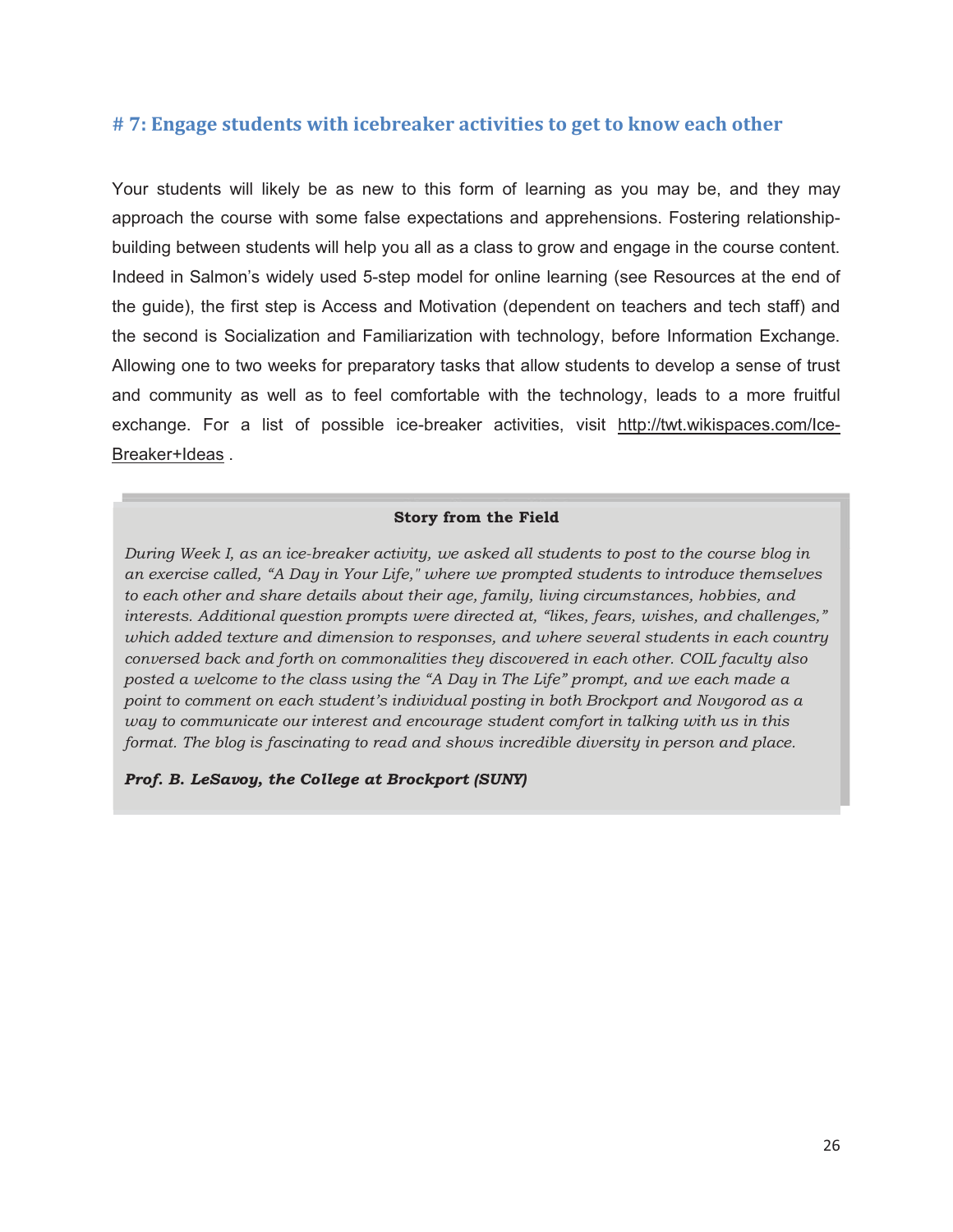### **# 8: Have at least one cross-border collaborative assignment**

Helping students learn to work with other students is always challenging, and having them do so with students in different countries may be even more challenging. If we consider that part of our role as educators is to help prepare our students to be ready for global work, this sort of activity can provide an invaluable experience for students from all participating institutions so be certain to engage students in at least one collaborative assignment. However, task design is important since many well-intentioned collaborative activities often end up not being collaborative at all. For example, if students are asked to co-write an essay, what often happens is that they divide the work up so that they are co-dependent, i.e. the final product depends on the various parts, but is not collaborative as each partner individually completes their part. Collaborative tasks must, therefore, have some degree of inter-dependence, e.g. completion depends on knowledge, information and/or artifacts that *only* peers have access to and that cannot be found on the Internet.

#### **Story from the Field**

*In my Cross Cultural Video Production course, cross-border collaboration is the central focus of the class activity and all readings and discussions are built around this extended exercise in video co-production. Early in the semester students in each country form two-person teams. These teams then select a team abroad with whom to partner by agreeing on a common theme that both teams find interesting, to form a larger group of four collaborating students. One of the teams within each group then shoots and edits a video based on the chosen theme. The video must be under four minutes long and the team has two weeks to produce it and send to their partner team abroad. Once received, the partner team then also has two weeks to shoot and edit a response video that should be designed to follow the first video, as though it is the next scene in one movie. The first team then has another chance to make a response to the second video and finally the recipient team creates a fourth and concluding video, yielding a linear movie about 15 minutes long.* 

*Throughout the process the teams are in contact by Skype and email and all the students in both collaborating classes view all the videos and comment on them in a discussion forum. Creating a sense of continuity or discourse in this serial collaboration format is a challenge and many exchanges involve real struggles by the student teams to make sense of what came before and how to build upon it. Students must negotiate different aesthetic positions and divergent cultural biases that are often not at first even apparent to them. But centering the class work on student-generated video content makes every exchange an adventure and is especially compelling in the age of YouTube.* 

#### *Prof. Jon Rubin, Purchase College*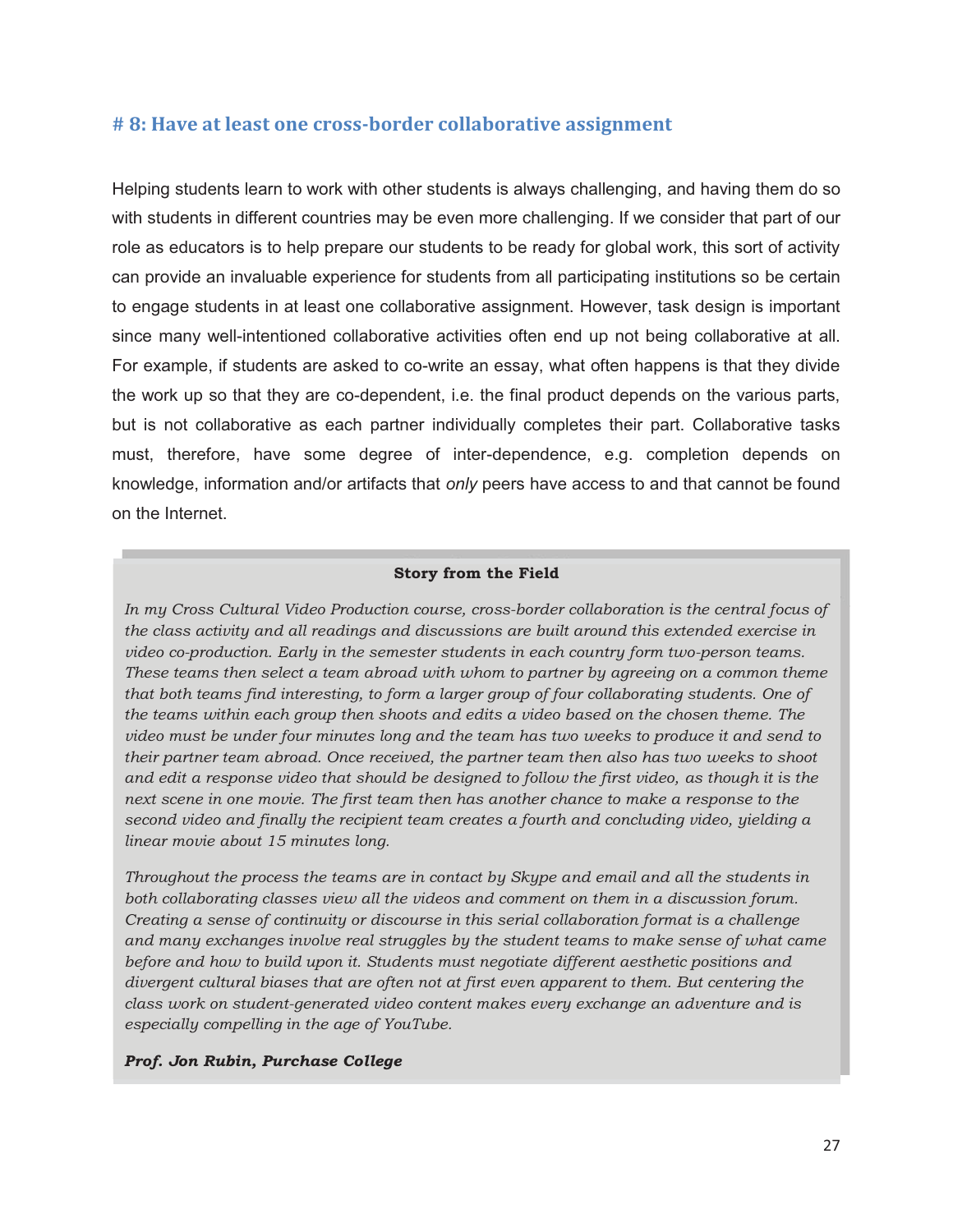### **# 9: Provide the opportunity for critical reflection**

Students may have a lot to say about the experience so provide the opportunity for them to do so while taking care to recognize that direct self-expression may not come easily to some students. This kind of reflection can be supported by weekly journaling or blogging, or by conducting a virtual meeting to discuss lessons learned. This is an integral aspect to their learning about and engaging with the content from a global perspective. The insights that emerge will likely add to your own understanding of the course content. Having a written record of learning throughout the course also allows students to reflect back on the experience postcourse. Given the challenges associated with assessing intercultural competence, many educators (see O'Dowd 2010 in Guth & Helm 2010 in Resources) use portfolio assessment by which students reflect on their learning and provide examples (e.g. text from a forum or audio clips from a Skype recording) of how and when this learning took place.

#### **Story from the Field**

*One of the things that we built into our course on the Psychology and Politics of Terrorism was the opportunity for students to think critically about both the content of the course and their own development as a result of cross-cultural interaction that was an integral component of the course. The course involved approximately 20 students from Purchase College, State University of New York, and 20 students from Dublin City University in Ireland. In the first couple of course meetings and online sessions, students were asked to respond to several questions about some topical matters in terrorism (definitions, examples, active groups) and also about their own engagement with the topic. Later in the semester, as the course was winding down – students were asked to go back and reassess their earlier responses and to think about the way that this particular experience influenced them. We tried to build feedback and critical discussion into all aspects of the course. In this way, we made a very conscious effort to create a normative expectation of critical reflection and feedback that permeated many aspects of the course. We also asked students to think about the way that the conversations on sensitive and difficult topics related to terrorism unfolded, through the use of the discussion forums – with the specific solicitation for them to provide feedback, advice, guidance, and reflection that could be leveraged to improve subsequent offerings of the collaborative online international class.* 

 *that we built into the course was not only encouraged for students, it was an essential part of Finally, my faculty partner and I authored a paper called "Across the divide: reflections of a collaborative class on terrorism" which is published in a peer-reviewed journal, and is accessible at the ELiSS website (vol 2, Issue 3 at www.eliss.org.uk). So, the critical reflection how we – the instructors – worked to maximize the value of this course module.* 

#### *Prof. Anthony F. Lemieux, Purchase College*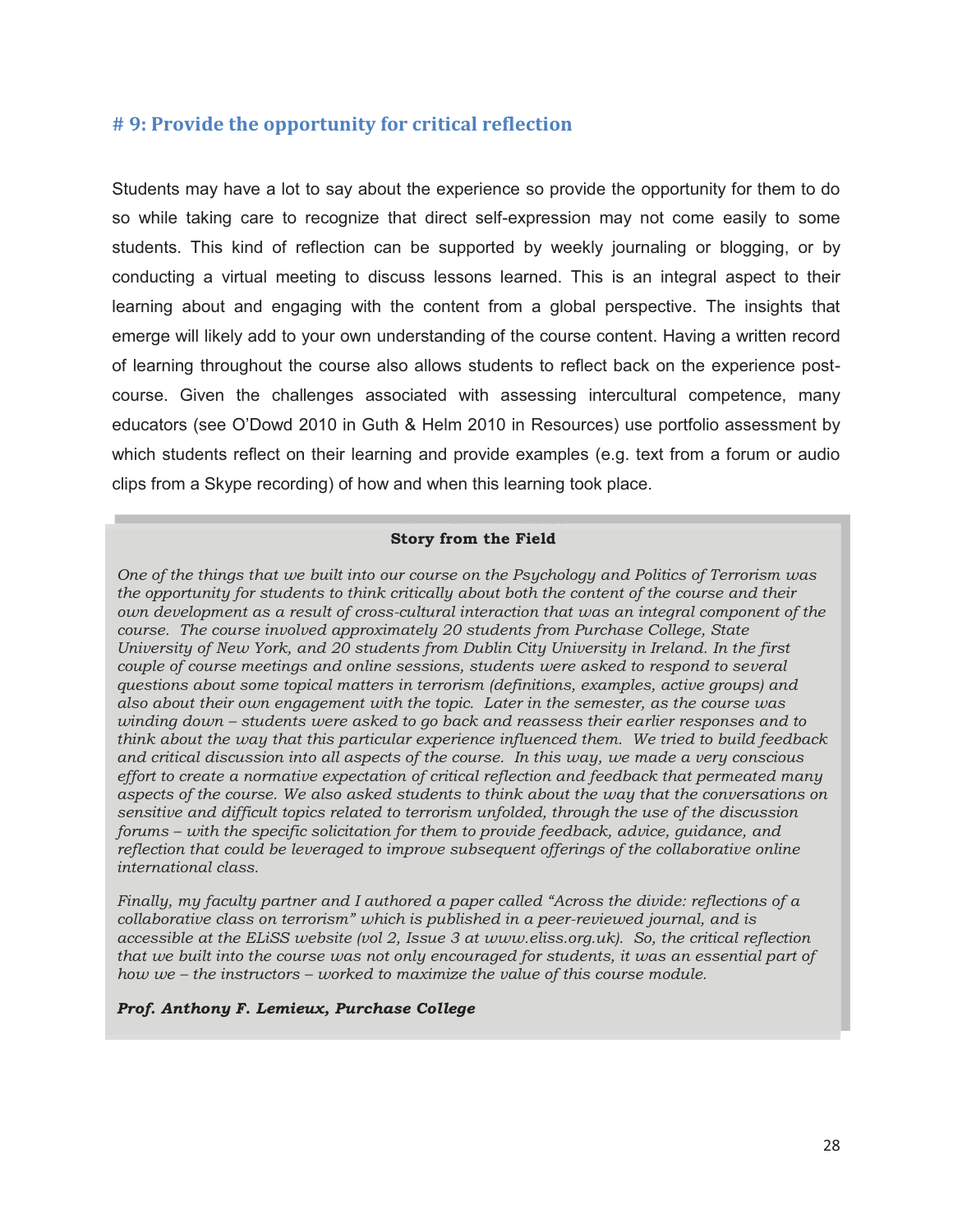#### **# 10: Expect the unexpected**

One of the truly fascinating aspects of COIL courses is that the knowledge building that you are about to witness and be a part of will take unknown shape and form. This is all part of the strength of this type of environment so be open to changing course – or at least shifting emphasis - during the course to support your students as they engage with the subject matter and with each other. Teachers need to be prepared to let plans take longer than expected if, for example, activities are leading to an interesting discussion or to let plans go if activities aren't working. Where possible this flexibility can be built into the course syllabus, but constant communication between partner teachers is the only way to guarantee real flexibility.

#### **Story from the Field 1**

*Though our COIL course focuses on sociological issues of social control, some of the most interesting on-line discussion exchanges have happened outside the strict parameters of this subject matter. Several years ago a male Belarusian student posted a message similar to this: "I would like to wish all of the women in the class a happy International Women's Day." Very shortly thereafter one of the American students in the class acknowledged having never heard of International Women's Day before. The on-line threaded discussion that ensued was marvellously inspiring with students branching out into "conversation" about the rights of women in their societies and the role of designated days to acknowledge progress and problems. Spontaneous, learner-centered "teachable moments" like this one make all the work worthwhile.* 

#### *Prof. C. Little, SUNY Cortland.*

#### **Story from the Field 2**

*Our COIL course on the history of religion and politics sought to move beyond "clash of civilizations" notions of religious politics by focusing, to a great extent, on the domestic relations among different groups of Christians and Muslims within the various states of Western Europe and the Ottoman Empire. Still, it did include one simple set of four documents representing a variety of contemporary religious perspectives – Latin Christian, Jewish, Muslim, and Orthodox Christian – on the First Crusade. Though this was only part of a larger module, the asynchronous online discussion of these documents turned out to be perhaps the*  longest and liveliest of the course as our students not only encountered the widely divergent *perspectives of a complex set of historical actors but also discovered how differently they – from their various religious and national perspectives – read and reflected on those ninehundred-year-old documents. What we had conceived of as a token acknowledgement of the Crusades turned out to be the real intellectual ice-breaker of the course.* 

#### *Prof. Wayne Te Brake, Purchase College*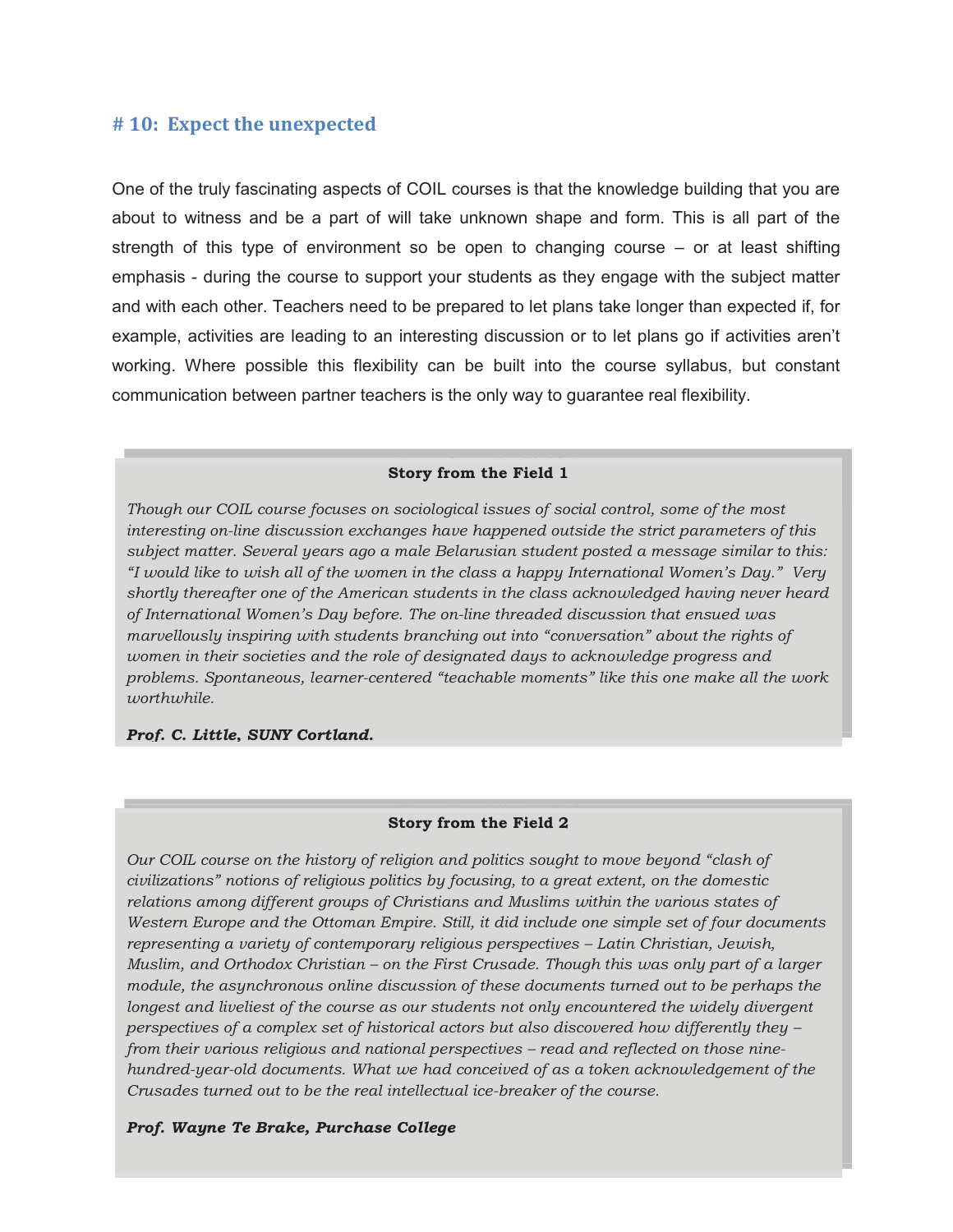# **Conclusion**

The information provided in this guide holds much of what you need to embark on a journey of global teaching. Be aware that the included tables and suggestions are only meant as guidelines for you and your partner as each COIL course is unique and requires unique consideration. However, equipped with the above information you are ready to move forward to begin the design and development of your COIL course. Keep in mind the stories from the field, where flexibility, patience, and open communication between partners have proven to be useful attributes contributing to the success of COIL courses.

As a next step, we encourage you to share this guide with your partner, and together use the Collaborative Information Gathering Table template that we have created in Google Drive to gather important information about each other, and use the questions identified to facilitate your shared course content negotiation. For a customized version of this template, please email coilinfo@suny.edu.

**To learn more about SUNY's Center for Collaborative Online International Learning (COIL) visit:** http://www.coil.suny.edu.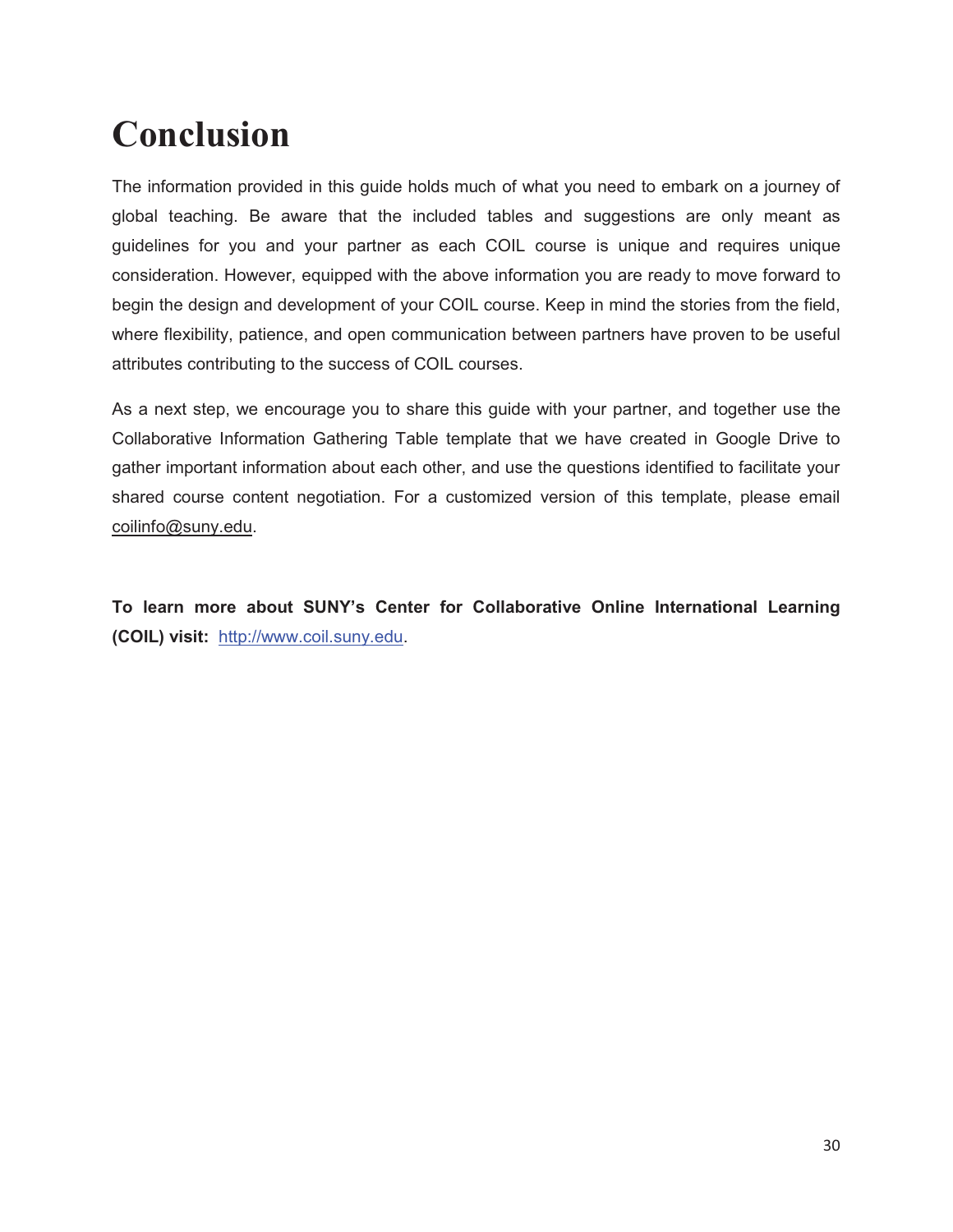# **Resources**

- *Designing Globally Networked Learning Environments: Visionary Partnerships, Policies and Pedagogies* (2008), edited by Doreen Starke-Meyerring and Melanie Wilson for examples of GNLEs across the globe. Available for purchase from Sense Publishers (first 2 chapters available as free preview at https://www.sensepublishers.com/media/243-designing-globally-networked-learningenvironments.pdf).
- $\bullet$  *Telecollaboration 2.0: Language, Literacies and Intercultural Learning in the 21st Century* (2010), edited by Sarah Guth and Francesca Helm (Peter Lang). This book is an excellent resource for researchers and practitioners who are ready to use their imagination and open their minds to intercultural adventures in education without borders.
- *E-tivities: The key to active online learning* (2013, 2nd ed.) and *E-moderating: The key to teaching and learning online* (2011, 3rd ed.), written by Gilly Salmon (New York: Routledge). For those new to online teaching and learning, these books are written in a user friendly and accessible style, challenging thinking not to merely shift from 'traditional' teaching to technologically supported learning, but to re-think the learning process and conceptualise content and delivery differently, in an e-form.
- For practitioners interested in exploring the possibilities of using Web 2.0 tools, a good starting point is the Tools of Engagement Project, http://suny.edu/toep
- To our knowledge the documents that came from the COIL Institute (mentioned on page 5 of this Guide) represent the first detailed analysis of globally networked learning projects on a large scale. As part of our efforts to capture the results of the course development and implementation experiences of the 100+ Institute Fellows, SUNY COIL staff and COIL Institute staff guided each of the 24 teams that fully implemented a COIL course in completing a detailed case study describing the outcomes of their 18-month initiative. Fellows were given an online template and asked to collaboratively complete the 59 questions divided into 10 sections. Where possible, they were also asked to provide extra documentation such as syllabi, student work, etc. The aim of the case studies was to not only help the Fellows learn more about each other's work, but to also serve as valuable resources for future developers of globally networked courses. 24 out of the 26 teams completed the majority of the template, while nearly half provided extra documents. Most teams carried out the task collaboratively, whereas a few case studies only have the 'voice' of one or two team members (usually the US-based faculty member). A case study narrative was also completed by one faculty member whose partnership did not move forward to a successful collaboration (see India-USA). The results of these efforts can be found on the COIL website (http://coil.suny.edu/casestudies) in four formats:
- a brief overview that summarizes the contents of the 24 COIL courses;
- a document that contains all of the Case Studies;
- the Case Study Template with links to the answers to each question;
- $\bullet$ the Individual Case Studies (Listed alphabetically by international partner country).